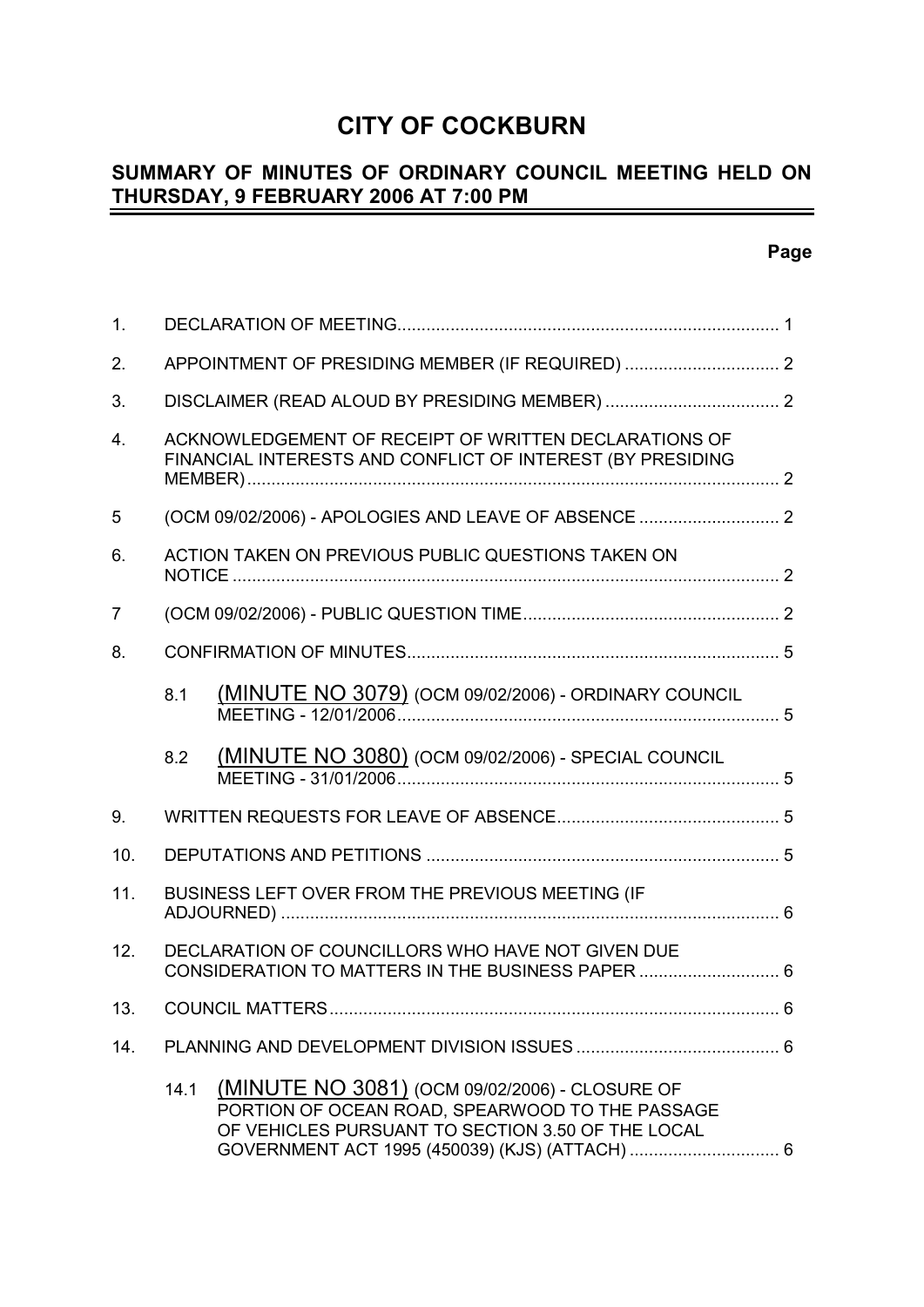|     | 14.2 | (MINUTE NO 3082) (OCM 09/02/2006) - LIGHT RAIL                                                                                                                                                                                  |  |
|-----|------|---------------------------------------------------------------------------------------------------------------------------------------------------------------------------------------------------------------------------------|--|
|     |      | 14.3 (MINUTE NO 3083) (OCM 09/02/2006) - FINAL ADOPTION OF<br>AMENDMENT NO. 36 - LOT 48 ROCKINGHAM ROAD AND LOTS<br>4897 & 4436 RUSSELL ROAD, HENDERSON - OWNERS: CITY OF<br>COCKBURN/STATE OF WA - APPLICANT: LANDCORP (93036) |  |
|     | 14.4 | (MINUTE NO 3084) (OCM 09/02/2006) - PEDESTRIAN<br>ACCESSWAY CLOSURE - HUXLEY PLACE TO MARVELL                                                                                                                                   |  |
| 15. |      |                                                                                                                                                                                                                                 |  |
|     | 15.1 | (MINUTE NO 3085) (OCM 09/02/2006) - LIST OF CREDITORS                                                                                                                                                                           |  |
|     | 15.2 | (MINUTE NO 3086) (OCM 09/02/2006) - BUDGET REVIEW -<br>PERIOD ENDING 31 DECEMBER 2005 (5402) (ATC) (ATTACH) 21                                                                                                                  |  |
|     |      | 15.3 (MINUTE NO 3087) (OCM 09/02/2006) - STATEMENT OF<br>FINANCIAL ACTIVITY - DECEMBER 2005 (5505) (NM) (ATTACH) 23                                                                                                             |  |
| 16. |      |                                                                                                                                                                                                                                 |  |
|     |      |                                                                                                                                                                                                                                 |  |
| 17. |      |                                                                                                                                                                                                                                 |  |
|     | 17.1 | (MINUTE NO 3088) (OCM 09/02/2006) - EMERGENCY<br>SERVICES FACILITIES PROVISION (1240) (RA) (ATTACH) 26                                                                                                                          |  |
| 18. |      |                                                                                                                                                                                                                                 |  |
| 19. |      | MOTIONS OF WHICH PREVIOUS NOTICE HAS BEEN GIVEN  30                                                                                                                                                                             |  |
| 20. |      | NOTICES OF MOTION GIVEN AT THE MEETING FOR CONSIDERATION                                                                                                                                                                        |  |
| 21. |      | NEW BUSINESS OF AN URGENT NATURE INTRODUCED BY                                                                                                                                                                                  |  |
| 22. |      | MATTERS TO BE NOTED FOR INVESTIGATION, WITHOUT DEBATE 30                                                                                                                                                                        |  |
| 23. |      |                                                                                                                                                                                                                                 |  |
| 24. |      | (MINUTE NO 3089) (OCM 09/02/2006) - RESOLUTION OF<br>COMPLIANCE (SECTION 3.18(3), LOCAL GOVERNMENT ACT 1995)  31                                                                                                                |  |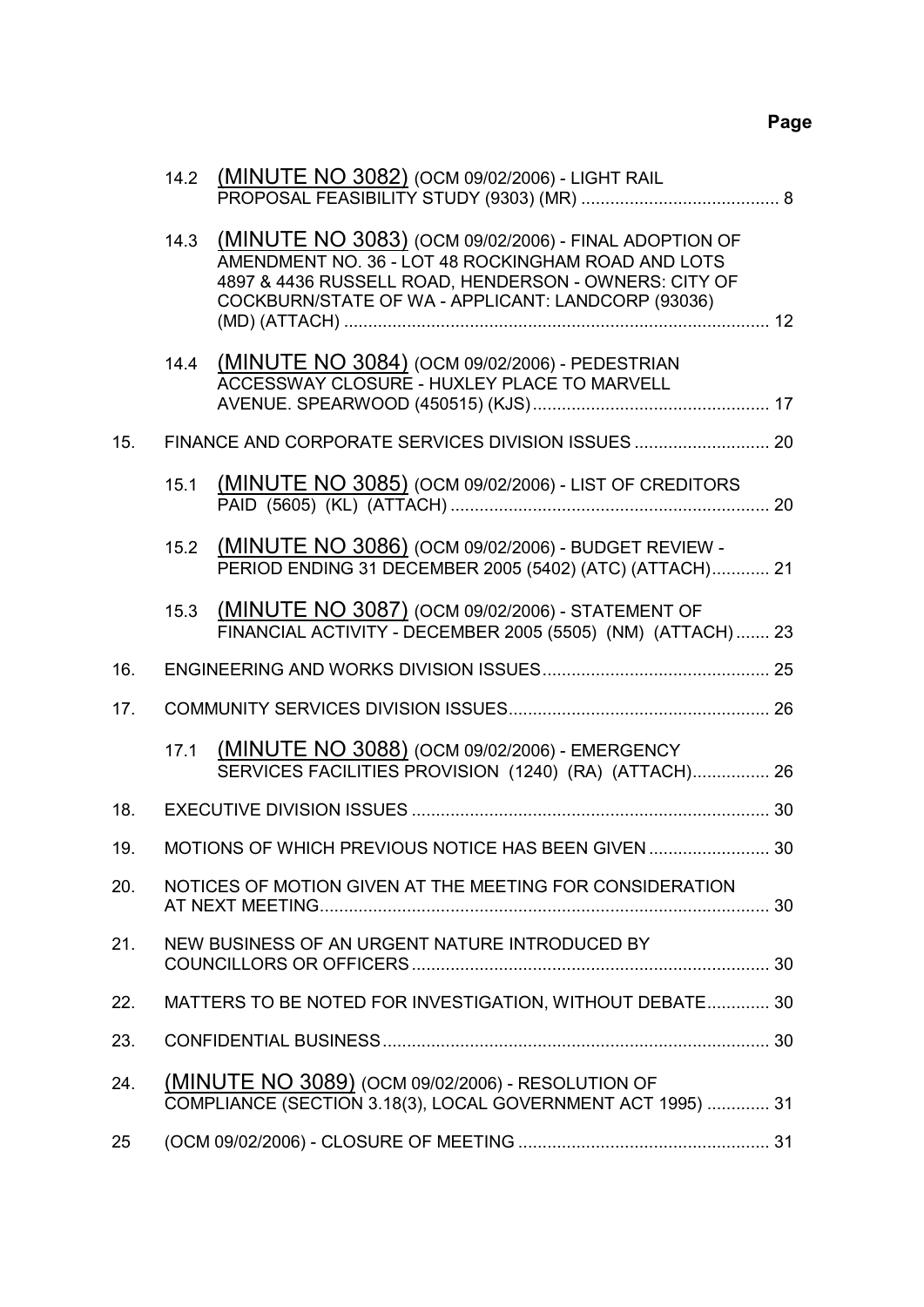# **CITY OF COCKBURN**

# **MINUTES OF ORDINARY COUNCIL MEETING HELD ON THURSDAY, 9 FEBRUARY 2006 AT 7:00 PM**

## **PRESENT:**

## **ELECTED MEMBERS**

| Mr S Lee       | Mayor        |
|----------------|--------------|
| Mr R Graham    | Deputy Mayor |
| Ms A Tilbury   | Councillor   |
| Mr I Whitfield | Councillor   |
| Ms L Goncalves | Councillor   |
| Mr T Romano    | Councillor   |
| Mrs J Baker    | Councillor   |
| Mrs S Limbert  | Councillor   |
| Mrs V Oliver   | Councillor   |
|                |              |

#### **IN ATTENDANCE**

| Mr S. Cain      | $\sim 100$      | <b>Chief Executive Officer</b>                |
|-----------------|-----------------|-----------------------------------------------|
| Mr D. Green     | $\sim 100$      | Director, Administration & Community Services |
| Mr A. Crothers  | $\sim$ 10 $\pm$ | Director, Finance & Corporate Services        |
| Mr M. Littleton | $\sim 100$      | Director, Engineering & Works                 |
| Mr M. Ross      | $\sim$ 10 $\pm$ | Acting, Director, Planning & Development      |
| Mrs B. Pinto    | $\sim 100$      | Secretary/PA, Finance & Corporate Services    |
| Ms M. Greaney   | $\sim 100$      | <b>Public Affairs Officer</b>                 |
|                 |                 |                                               |

## **1. DECLARATION OF MEETING**

Mayor Lee declared the meeting open at 7.04 pm.

Mayor Lee mentioned a presentation of 3 Awards on Australia Day where the winners of the Australia Day Citizen of the Year Awards were presented. There was 3 categories, namely

- The Overall Citizen of the Year, which was awarded to Les Richardson;
- The Youth Citizen of the Year, which was awarded to Nigel Morrison;
- The Premier"s Australia Day Active Citizenship Award for a Community Group or Event of the Year. The recipient of this Award was not present on the day and therefore Mayor Lee mentioned that he wished

**1**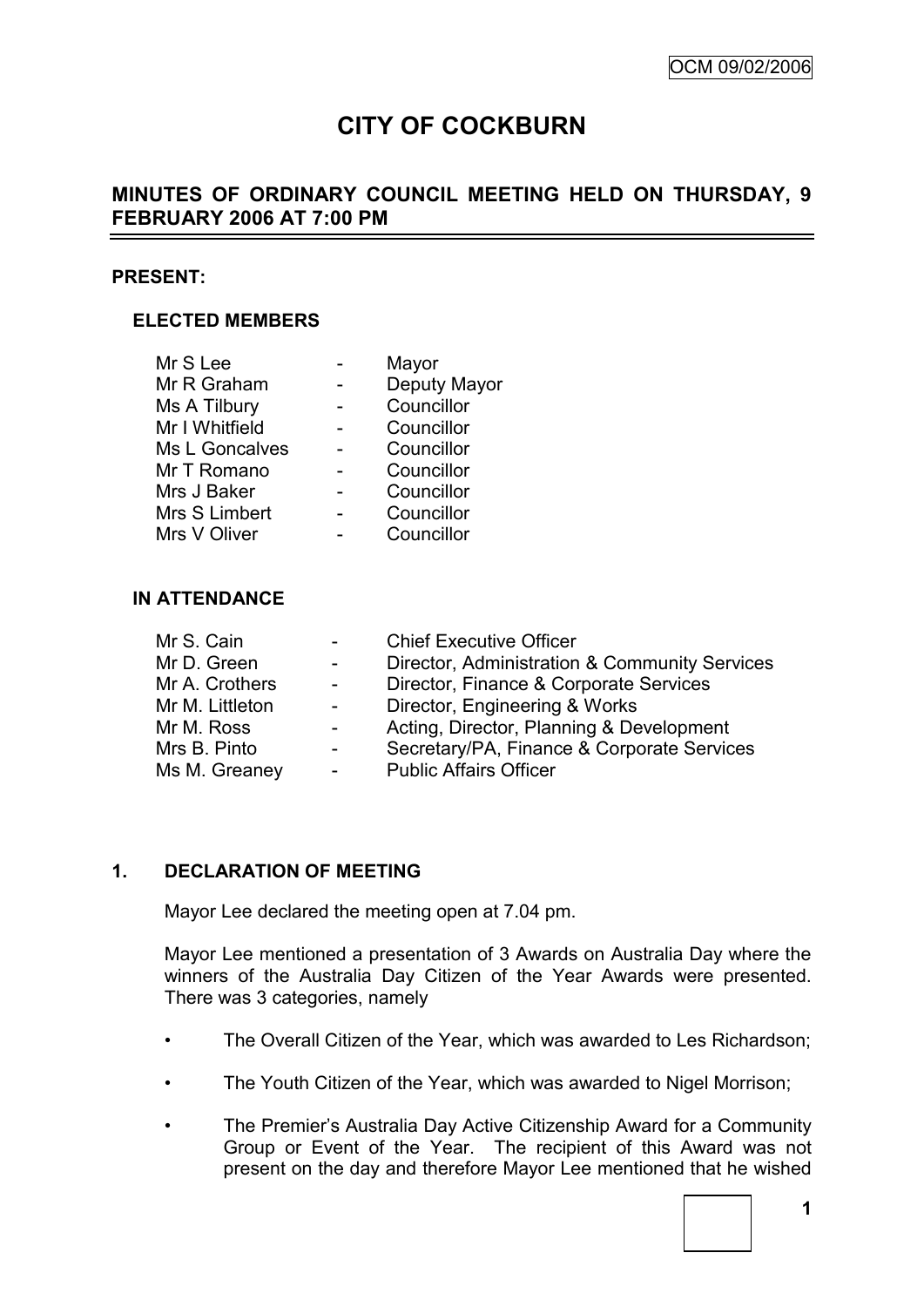to make this presentation of the Award and present a cheque for \$200.00 to Mr Henk Van Der Werff of the Insurance Task Force.

Mr Van Der Werff has been responsible for assisting in the successful establishment of 14 Residents Associations in the district, by providing the ability for those Associations to access affordable insurance, such as public liability and accident cover, thus safeguarding residents who are active in their community. These Associations work in partnership with the City of Cockburn and the members of these Associations donate their time and talents voluntarily.

## **2. APPOINTMENT OF PRESIDING MEMBER (If required)**

Nil.

## **3. DISCLAIMER (Read aloud by Presiding Member)**

Members of the public, who attend Council Meetings, should not act immediately on anything they hear at the Meetings, without first seeking clarification of Council's position. Persons are advised to wait for written advice from the Council prior to taking action on any matter that they may have before Council.

## **4. ACKNOWLEDGEMENT OF RECEIPT OF WRITTEN DECLARATIONS OF FINANCIAL INTERESTS AND CONFLICT OF INTEREST (by Presiding Member)**

Nil

## **5 (OCM 09/02/2006) - APOLOGIES AND LEAVE OF ABSENCE**

Clr K. Allen - Apology

# **6. ACTION TAKEN ON PREVIOUS PUBLIC QUESTIONS TAKEN ON NOTICE**

Nil

## **7 (OCM 09/02/2006) - PUBLIC QUESTION TIME**

#### **Vincent Lombardo, Spearwood**

Agenda Item 14.4 – Pedestrian Accessway Closure – Huxley Place to Marvell Avenue, Spearwood

- Q1. Would the Cockburn Council consider implementing a policy or adapting Safety Bay Clr Mal McFetridges" policy on public
- **2**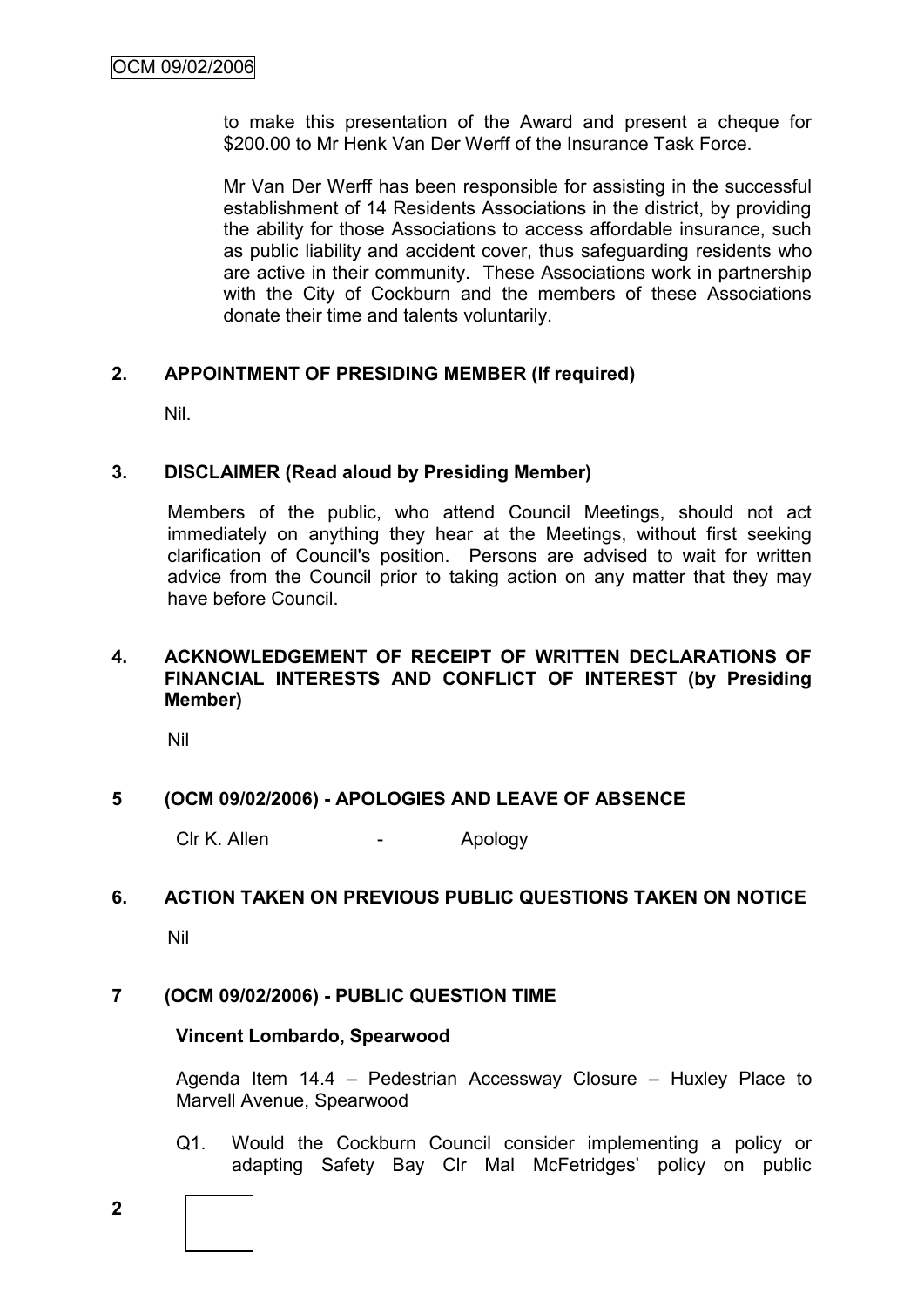accessways that have caused a level of misery and frustration to ratepayers?

Mayor Lee replied that Clr McFetridge does not set the policy but may have contributed towards setting the policy. It is the Council that sets the policy. Mayor Lee advised Mr Lombardo that he has not seen the policy he is referring to from the City of Rockingham.

A1. The Cockburn Council"s Pedestrian Accessway Closure Policy APD21 already provides effective guidance on how to evaluate a proposal to close a PAW and guidance to applicants on matters Council will take into consideration when evaluating a proposal to close a PAW.

Council"s Policy takes into consideration the degree of nuisance experienced by residents living near the PAW, but this should not be the primary reason to close a PAW where local residents want the PAW to be left open, the PAW is located well in relation to community facilities and the PAW has an important role as part of a continuous access route. Each request to close a PAW can only be considered by Council based on the merits of each case.

## **Colin Crook, Spearwood**

Agenda Item 14.1 – Closure of portion of Ocean Road, Spearwood to the passage of vehicles pursuant to Section 3.50 of the Local Government Act, 1995

- Q1. Has Council any contingency plans for the heavier traffic use of King Street during the next 12 months?
- A1. This question was asked and answered at Council"s Annual Meeting of Electors on 31 January 2006. To reiterate, an increase in traffic on other local access roads such as King Street as a result of the closure of Ocean Road is anticipated however, the extent cannot be quantified. Local access roads will be monitored throughout the closure and any problems addressed at that time.

## **Glen Bebbington, Jandakot**

Agenda Item 17.1 – Emergency Services Facilities Provision

- Q1. What date did discussions take place where representatives of Jandakot Volunteer Bushfire Brigade gave their support for co-located facilities to include Jandakot being relocated in those facilities?
- A1. The City received an email of notes from 19 January 2006 meeting, which indicated that there was general agreement by all parties present on the suitability of the Parkes Street site(s) for co-located

**3**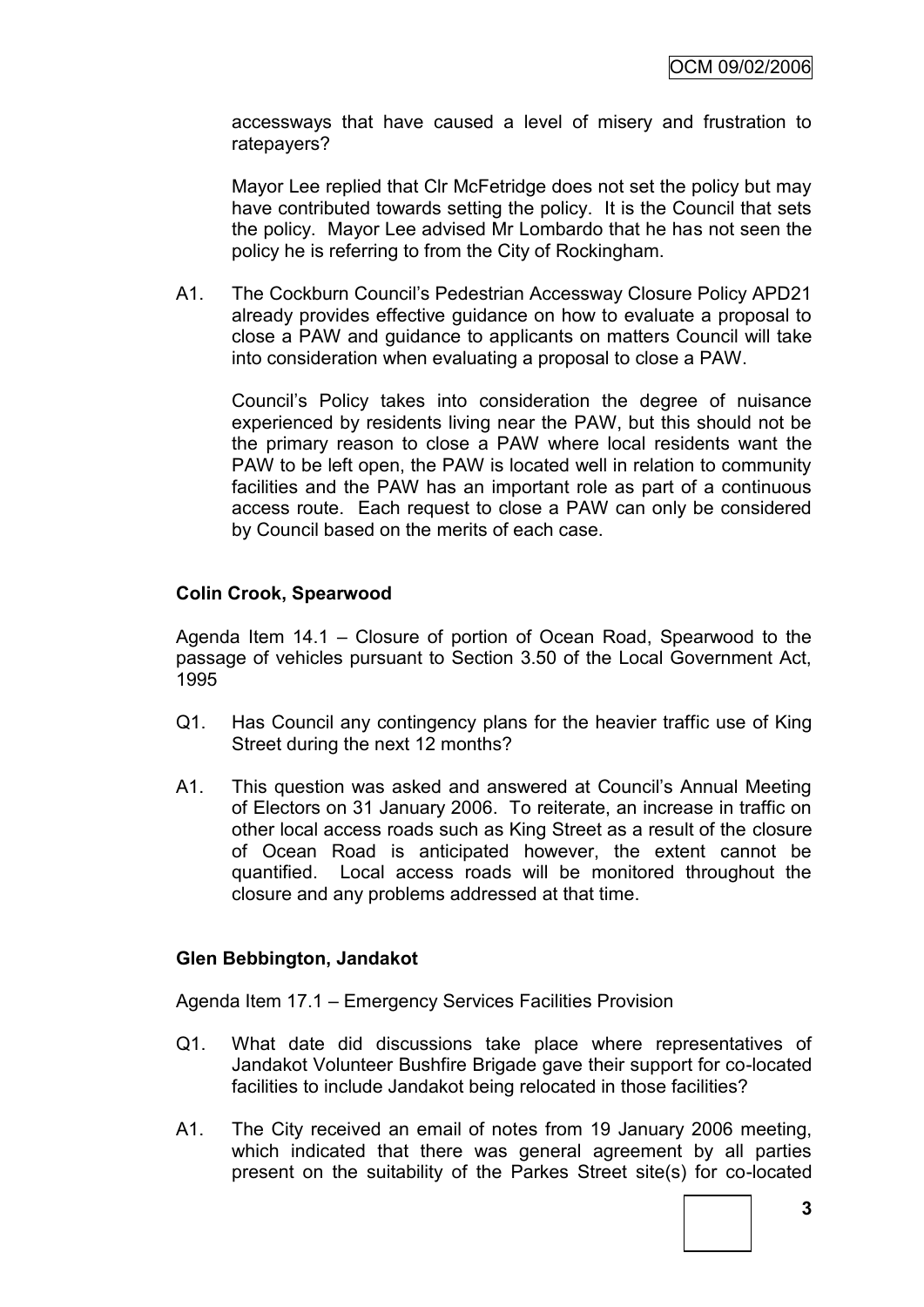facilities. Informal discussion on the issue between FESA and officers of the City reinforced the view that all parties were happy with the proposed co-location site.

- Q2. How and when was Jandakot Volunteer Bushfire Brigade advised the proposal was to be submitted to Council at the February 2006 meeting?
- A2. The discussion on the future location of CVES, South Coogee and Jandakot Brigades has been carried out through the local FESA who fund the service and have day-to-day management responsibility. FESA representatives at a meeting held with officers of the City on 12 January 2006 were advised that subject to the agreement of all parties, the proposal to have joint facilities on the Parkes Street site in Yangebup would be submitted to the February 2006 meeting of Council. The matter of when the issue would go to Council is understood to have been raised by FESA at a meeting held on 19 January 2006 attended by representatives of CVES, South Coogee and Jandakot Brigades.

Mayor Lee requested the Chief Executive Officer to provide a written response as outlined above to Mr Bebbington.

## **Malcolm Dobson, Jandakot**

Agenda Item 17.1 – Emergency Services Facilities Provision

- Q1. Does the wording in Recommendation (1) using the term "merged" indicate the amalgamation of both South Coogee and Jandakot Volunteer Bushfire Brigades as one Cockburn Unit, or is the term only being used due to proposed joint tenancy of the Brigades at the proposed Parkes Street site?
- A1. It was the view of the City"s authorising officer that if the Jandakot and South Coogee Brigades were to come together on the Parkes Street site they ought to be merged. It is quite likely there would be confusion, competition and disputes over equipment, recruitment of volunteers and call-outs with two separate brigades with the same functions, operating from the same premises.

## **Frank Carlino, Spearwood**

Agenda Item 14.4 – Pedestrian Accessway Closure – Huxley Place to Marvell Avenue, Spearwood

Q1. Mr Carlino submitted two petitions to the Council, one for the walkway to be kept open and the other to remove the gazebo? How come a response on the gazebo petition has not been received as yet?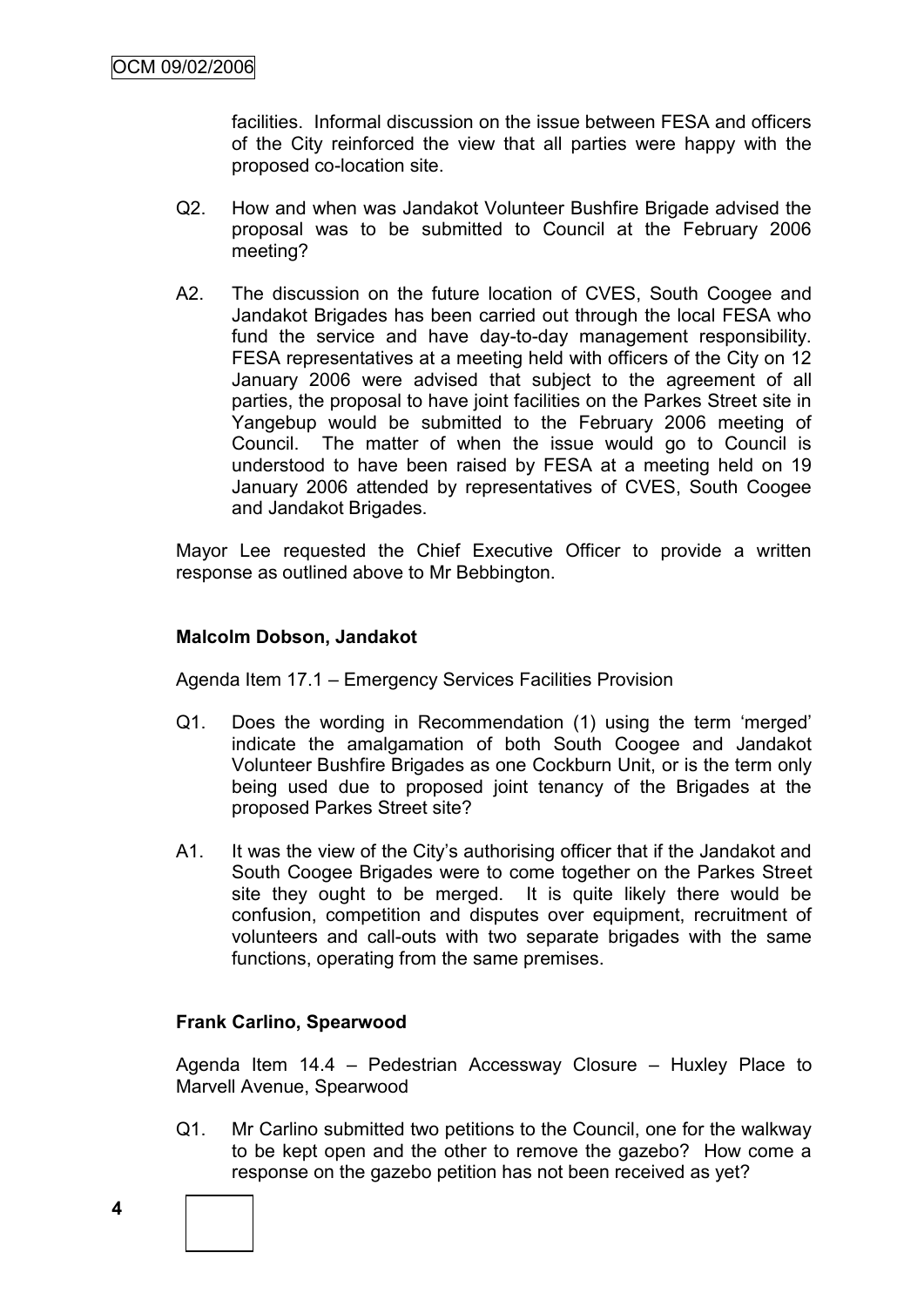A1. As there was insufficient time to investigate this matter, your question will be taken on notice and responded to in writing.

# **8. CONFIRMATION OF MINUTES**

# **8.1 (MINUTE NO 3079) (OCM 09/02/2006) - ORDINARY COUNCIL MEETING - 12/01/2006**

#### **RECOMMENDATION**

That the Minutes of the Ordinary Council Meeting held on Thursday, 12 January 2006 be accepted as a true and accurate record.

#### **COUNCIL DECISION**

MOVED Clr V Oliver SECONDED Clr A Tilbury that the recommendation be adopted.

**CARRIED 9/0**

## **8.2 (MINUTE NO 3080) (OCM 09/02/2006) - SPECIAL COUNCIL MEETING - 31/01/2006**

#### **RECOMMENDATION**

That Council adopt the Minutes of the Special Council Meeting held on Tuesday, 31 January 2006 as a true and accurate record.

#### **COUNCIL DECISION**

MOVED Clr I Whitfield SECONDED Clr A Tilbury that the recommendation be adopted.

**CARRIED 9/0**

# **9. WRITTEN REQUESTS FOR LEAVE OF ABSENCE**

Nil

#### **10. DEPUTATIONS AND PETITIONS**

Nil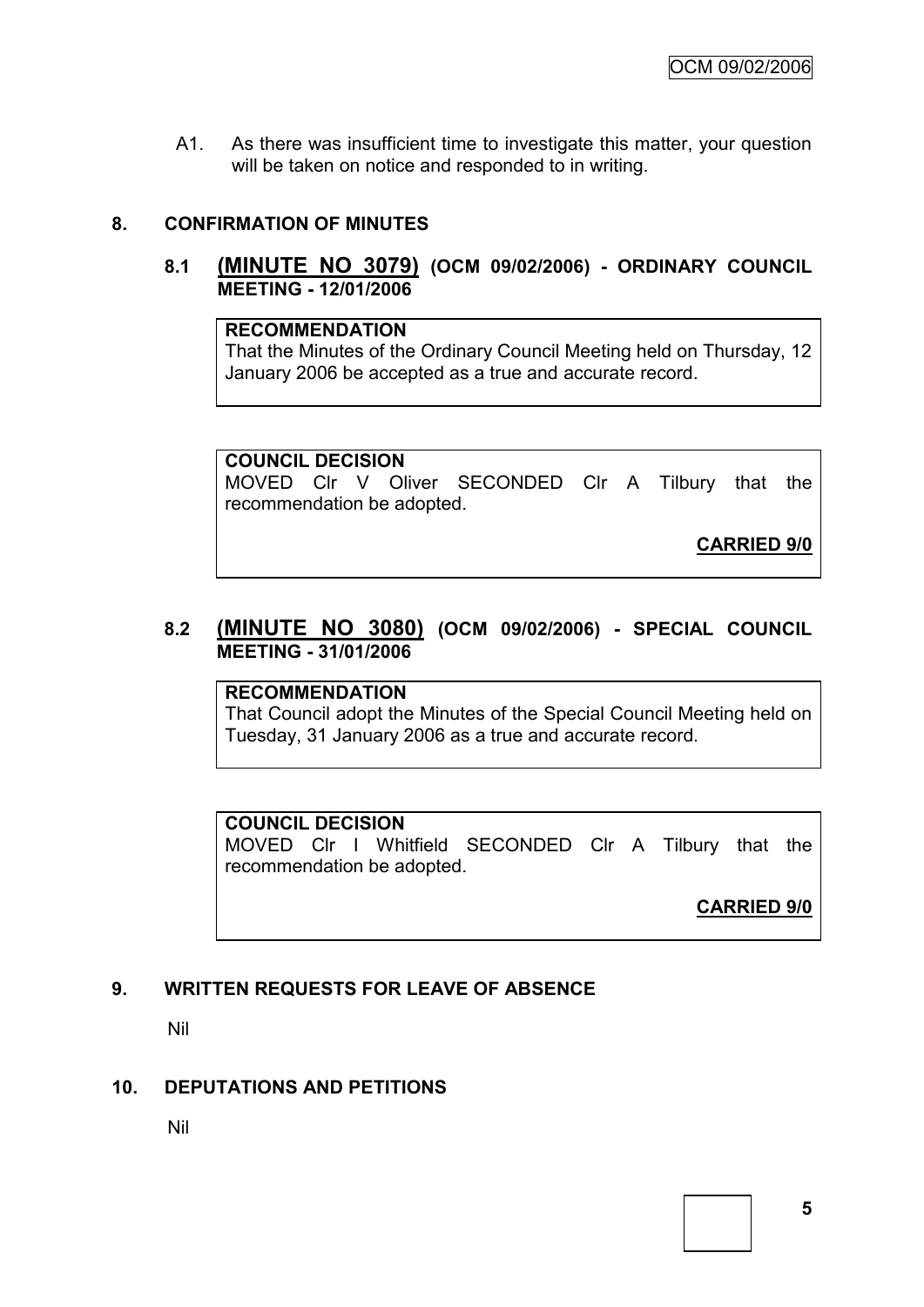#### **11. BUSINESS LEFT OVER FROM THE PREVIOUS MEETING (If adjourned)**

Nil

## **12. DECLARATION OF COUNCILLORS WHO HAVE NOT GIVEN DUE CONSIDERATION TO MATTERS IN THE BUSINESS PAPER**

Nil

## **13. COUNCIL MATTERS**

Nil

## **14. PLANNING AND DEVELOPMENT DIVISION ISSUES**

### **14.1 (MINUTE NO 3081) (OCM 09/02/2006) - CLOSURE OF PORTION OF OCEAN ROAD, SPEARWOOD TO THE PASSAGE OF VEHICLES PURSUANT TO SECTION 3.50 OF THE LOCAL GOVERNMENT ACT 1995 (450039) (KJS) (ATTACH)**

#### **RECOMMENDATION**

That Council close portion of Ocean Road between Cross Road and Cockburn Road, Spearwood, to the passage of vehicles for the duration of development works associated with the Port Coogee Project, subject to the Port Coogee Project establishing alternative route signage, physical barriers and general signage.

## **COUNCIL DECISION**

MOVED Clr T Romano SECONDED Clr S Limbert that the recommendation be adopted.

# **CARRIED 9/0**

## **Background**

The subject section of Ocean Road connects a semi rural area of Spearwood across to Cockburn Road.

## **Submission**

Taylor Burrell Barnett Town Planners on behalf of Port Catherine Developments Pty Ltd have written to the City requesting the closure.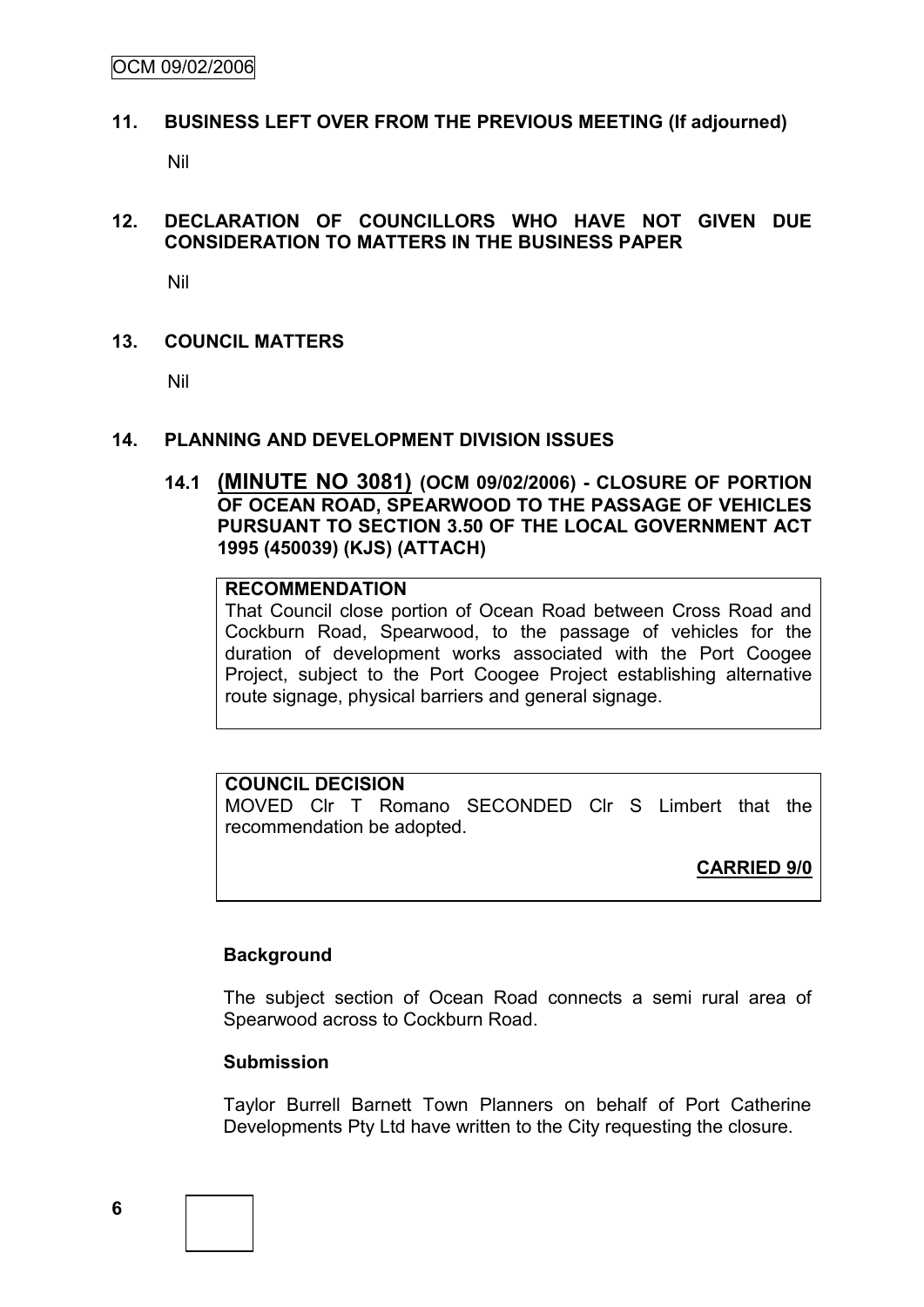## **Report**

The development of the Port Coogee Project will necessitate major earthworks for an extended period. The proposed closure will enable the contractors to exclude vehicular access and create a safer work site.

The entrances to the section of road will be clearly sign-posted and blocked with large water filled barriers. Signage showing alternative routes will be established at the expense of the proponent.

The proposal has been advertised in the local newspaper and at the conclusion of the statutory period no objection has been received. All of the service authorities and emergency agencies have been notified with no objection being received. The period for the closure to vehicular access will be until earthworks and subsequent roads have been completed.

Ocean Road will connect to the realigned Cockburn Road at the completion of the Port Coogee Project. At this stage the redundant portions of Ocean Road will be permanently closed in association with the subdivision process.

## **Strategic Plan/Policy Implications**

- 2. Planning Your City
	- *"To ensure that the development will enhance the levels of amenity currently enjoyed by the community."*

## **Budget/Financial Implications**

N/A

## **Legal Implications**

Temporary closures of roads by Local Governments is pursuant to Section 3.50 of the Local Government Act 1995.

## **Community Consultation**

The proposal was advertised in the Cockburn Gazette and service authorities and emergency services were advised.

## **Attachment(s)**

(1) Location Plan

## **Advice to Proponent(s)/Submissioners**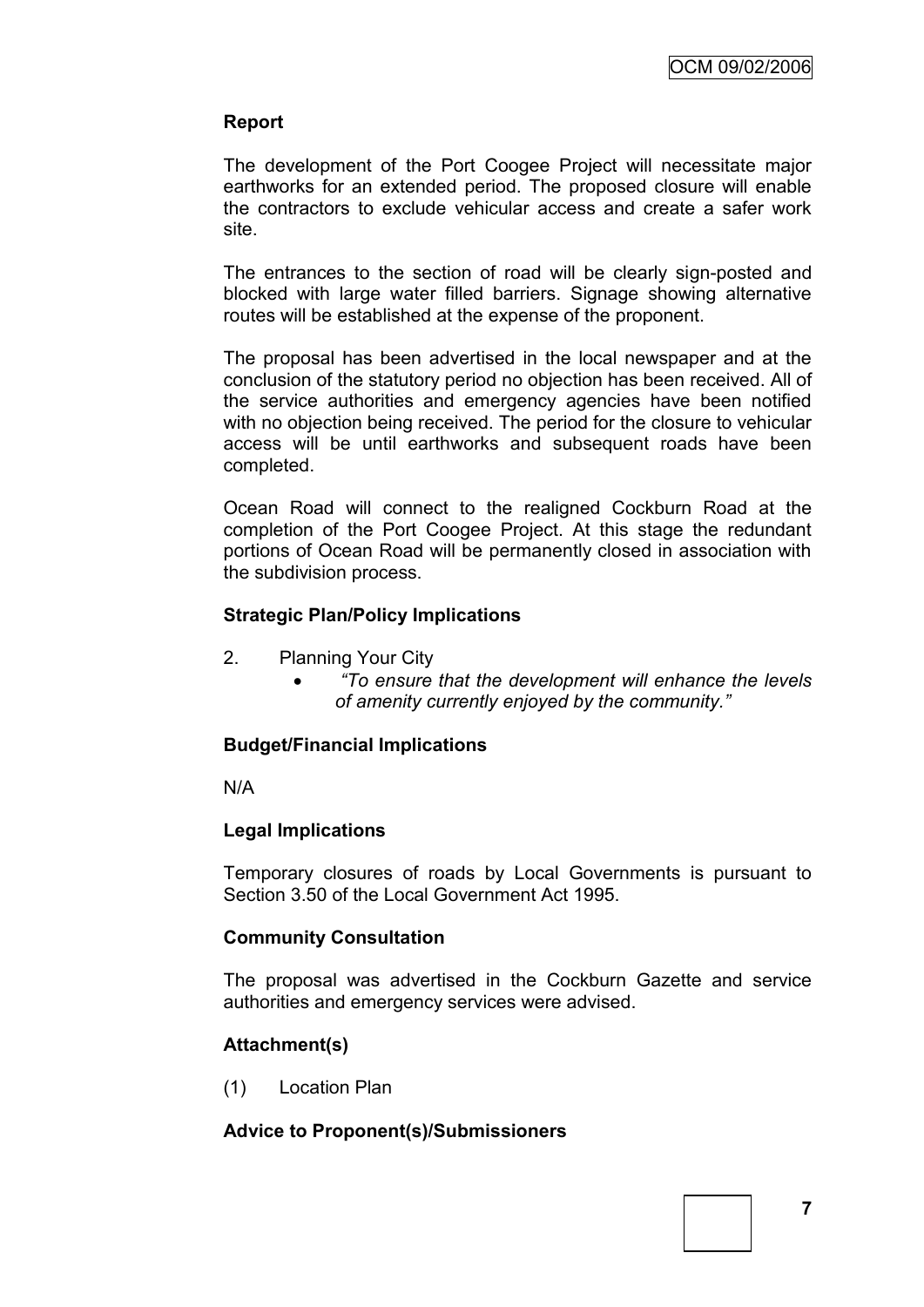The Proponent(s) and those who lodged a submission on the proposal have been advised that this matter is to be considered at the 9 February 2005 Council Meeting.

#### **Implications of Section 3.18(3) Local Government Act, 1995**

Nil.

# **14.2 (MINUTE NO 3082) (OCM 09/02/2006) - LIGHT RAIL PROPOSAL FEASIBILITY STUDY (9303) (MR)**

# **RECOMMENDATION**

That Council:

- (1) receive the report;
- (2) advise the South West Group that it supports the Light Rail Feasibility Study being extended to include the City of Cockburn district and is prepared to provide a contribution of \$15,000; and
- (3) amend its 2005/06 Budget by increasing the budgets for Account No.GL-500-5320 – Development Applications Income and Account No.GL-500-6229 – Consultancy Expenses by \$15,000.

## **TO BE CARRIED BY AN ABSOLUTE MAJORITY OF COUNCIL**

## **COUNCIL DECISION**

MOVED Clr V Oliver SECONDED Clr A Tilbury that the recommendaton be adopted.

## **CARRIED BY ABSOLUTE MAJORITY OF COUNCIL 9/0**

#### **Background**

On 22 November 2005 the South West Group sought advice from the City regarding a proposal by the City of Fremantle to fund a feasibility study into light rail for the region. The South West Group resolved to circulate the City of Fremantle letter to Member Local Authorities and the Department of Planning and Infrastructure for comment and to list the item for the next meeting likely to be held in February 2006.

A previous Council report to the OCM 17/08/2004 Minute 2532 (Item 14.12) on Port Coogee Related Issues examined the implications of the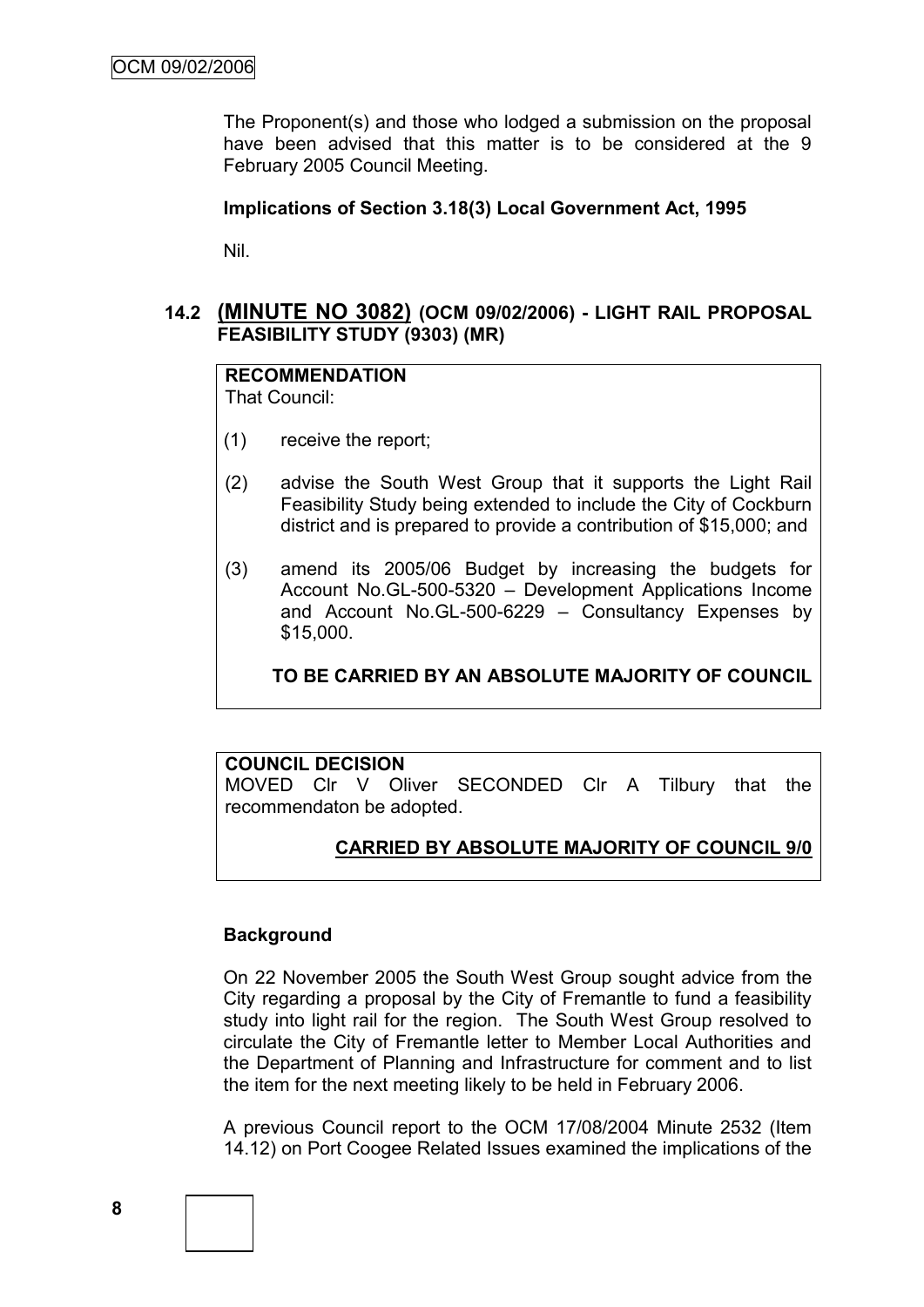development on the surrounding road network and this included a brief consideration of the Fremantle to Midland Railway Line as follows:-

#### Fremantle to Midland Railway Line

The Fremantle to Midland Railway line passes by the northern boundary of the Port Coogee Marina development.

The Local Structure Plan for Port Coogee adopted by the Council provides for a rail station adjoining the housing estate. Similarly, the South Beach Village project also makes provision for a station within its development area. These have been provided on the assumption that at some time in the future a passenger service will extend from Fremantle south to South Beach and Port Coogee.

The line that will be used is the freight line which serves Midland, Kewdale, Canning Vale, Kwinana and Rockingham. The State Government, in its 6 point plan for the freight network south of the river, proposes that the line between Fremantle and Kewdale be used to transport sea containers (CTU) between the port and inland terminals. Over the next 10 years it is predicted that 30% of all CTU"s will be conveyed by rail, which could represent between 300,000 to 350,000 CTU"s per year.

Based on current advice, it is difficult to combine freight and passenger traffic on a common line, because of operational incompatibilities. Given this, it may not be possible to achieve a passenger rail to the south of Fremantle.

The Council supports the State Government"s 6 point transport plan which includes the increase in rail freight traffic.

The passenger line, if it eventuates, could simply come south to:-

- South Beach and South Beach Village and terminate
- Port Coogee Marina and the power station and terminate
- Thomsons Lake Regional Centre via the disused railway reserve through Bibra Lake, as an alternative connection to Perth via **Fremantle**
- Thomsons Lake Regional Centre via the existing railway line via Yangebup, as an alternative connection to Perth via Fremantle.

There is little doubt that a potential rail service between Port Coogee and Fremantle and by this connection, to Perth, could be valuable for tourists and recreational users. It is unlikely that it would be an alternative commuter service for those of the upper socio-economic groups that are expected to reside at South Beach and Port Coogee.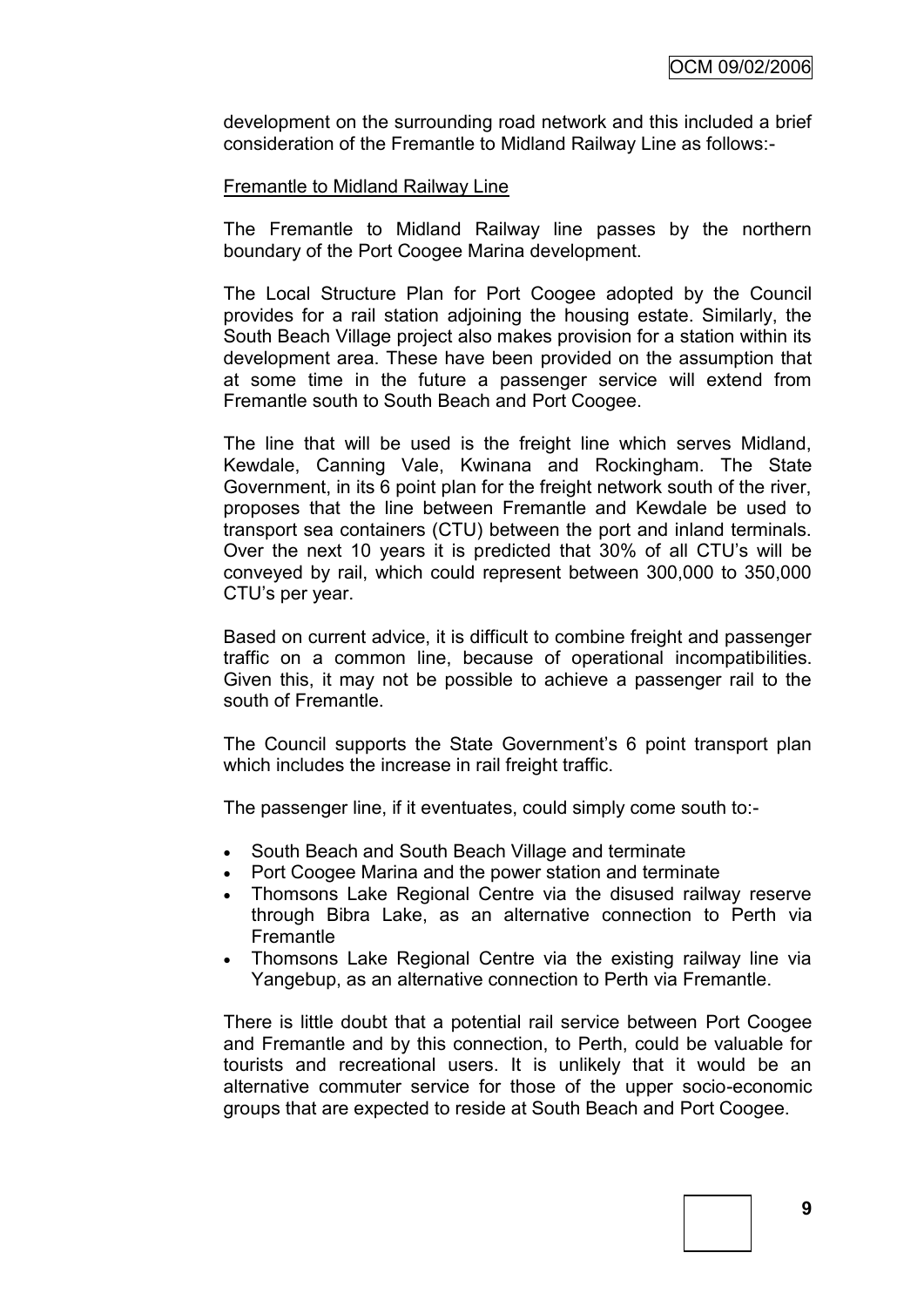Studies undertaken in the past have indicated that there is a very low need to provide a passenger rail connection between the Perth-Mandurah line and Fremantle. The desire is to travel to the Perth CBD.

Given this it is unlikely that any passenger rail service will be achieved between Fremantle and destinations to the south in the short to medium term. Subject to the need for extensive investigation, it may be a long term possibility.

Without knowing what the future may hold at this stage, it is considered worthwhile making provision for a railway station stop to serve Port Coogee as part of the current plan.

It is therefore concluded that the:-

- introduction of a passenger rail service along the existing rail service to serve Fremantle, Perth and Midland be supported.
- Fremantle, Perth and Midland line operate as a loop and within the City of Cockburn include stations at the intersection with the Perth to Mandurah line as a rail to rail interchange, Yangebup, Spearwood, Port Coogee and South Beach Urban Village.
- station provided as part of the Port Coogee Marina Structure Plan be reconfirmed.

#### **Submission**

The City of Fremantle"s proposal to conduct a light rail feasibility study includes the possible involvement of neighbouring municipalities. The City of Fremantle have allocated \$15,000 in its 2005/06 budget for a study into the feasibility of light rail services in Fremantle. The City has stated that:-

*"A network light rail services operating solely within the City of Fremantle makes little sense and therefore the feasibility study should consider light rail in the context of transport needs in the broader southwest metropolitan region. For example, potential light rail routes radiating out from Fremantle could include:-*

- *Fremantle – Rockingham via Cockburn and Kwinana (the designated route of the Fremantle Rockingham Transitway);*
- *Fremantle – Coogee via the proposed South Beach Village, Cockburn Coast and Port Coogee developments;*
- *Fremantle Murdoch Railway Station along South Street (a designated activity corridor in the Network City Planning Strategy); and*
- *Fremantle – Canning Bridge Railway Station along Canning Highway (a designated activity corridor in the Network City Planning Strategy).*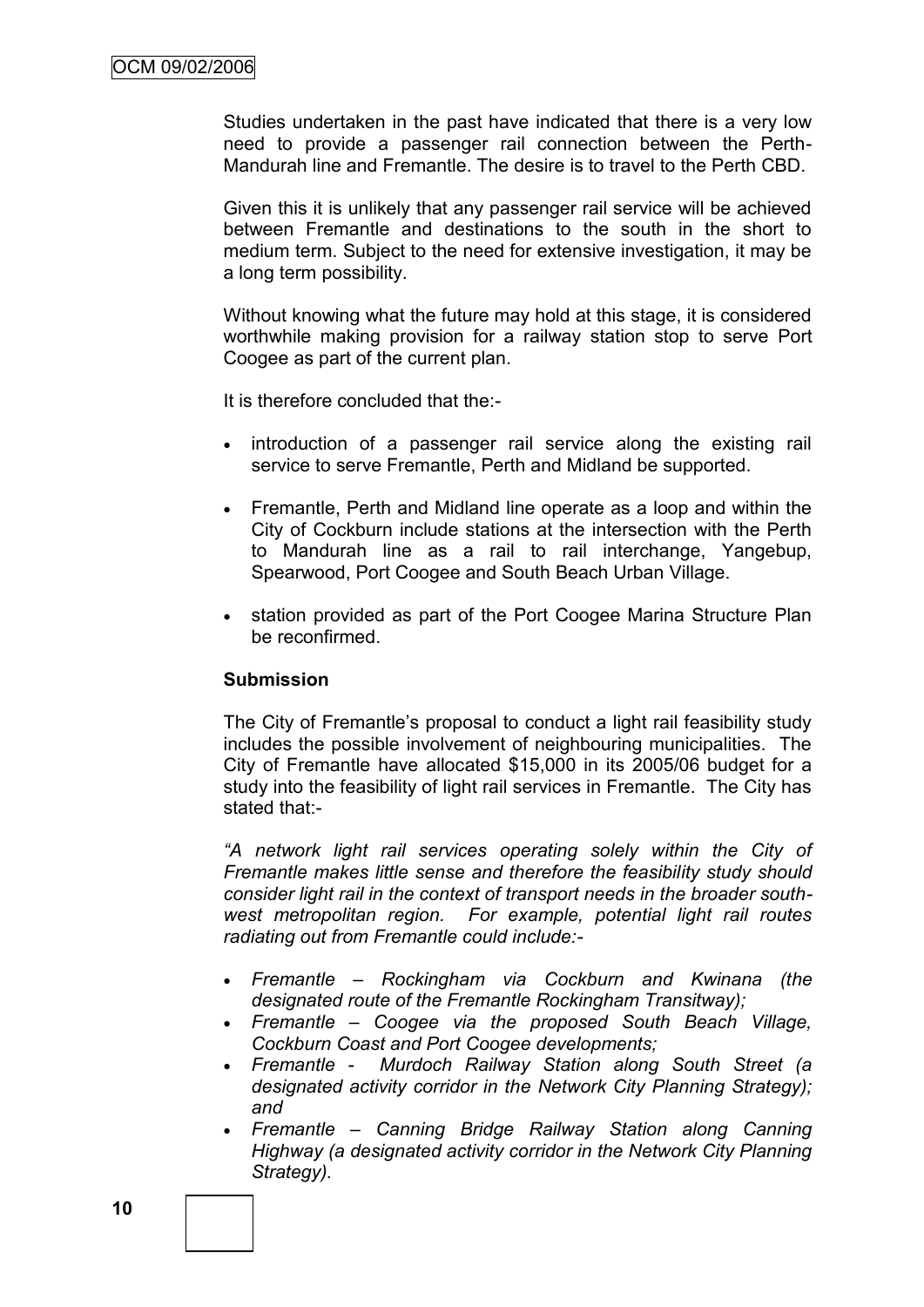*These four possible routes pass through all six municipalities comprising the south-west metropolitan region etc.*

*On behalf of the City of Fremantle I therefore request that the South West Group consider allocating funding to allow the conduct of a broader light rail feasibility study for the south-west metropolitan region. The project scope can be tailored to suit the level of available funding, or visa versa."*

## **Report**

A broader South West light rail study will provide valuable research information on the potential for establishment of a light rail network that could benefit the wider south-west metropolitan region. The potential rail route from Fremantle – Coogee via the South Beach Village, Cockburn Coast and Port Coogee Developments are of particular relevance to the district.

The passenger line, if it eventuates, could simply come south to:-

- South Beach and South Beach Village and terminate
- Port Coogee Marina and the power station and terminate
- Thomsons Lake Regional Centre via the disused railway reserve through Bibra Lake, as an alternative connection to Perth via Fremantle
- Thomsons Lake Regional Centre via the existing railway line via Yangebup, as an alternative connection to Perth via Fremantle.

There is little doubt that a potential rail service between Port Coogee and Fremantle and by this connection, to Perth, could be valuable for tourists and recreational users. It is unlikely that it would be an alternative commuter service for those of the upper socio-economic groups that are expected to reside at South Beach and Port Coogee.

It is recommended that Council provide financial support to the light rail project by matching the contribution from the City of Fremantle of \$15,000 towards this study.

## **Strategic Plan/Policy Implications**

The Corporate Strategic Plan Key Result Areas which apply to this item are:-

- 2. Planning Your City
	- *"To ensure that the planning of the City is based on an approach which has the potential to achieve high levels of convenience for its citizens."*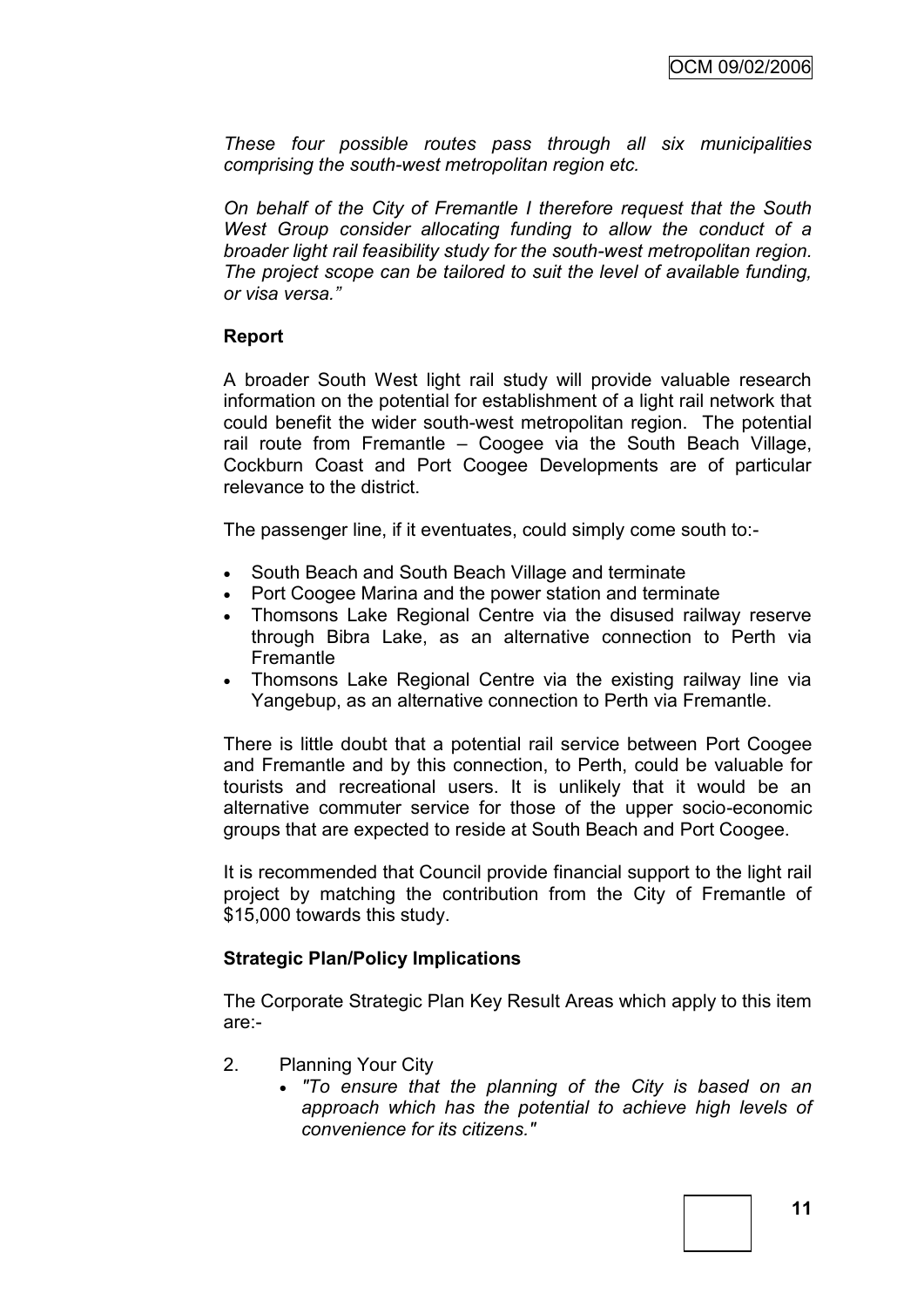## **Budget/Financial Implications**

No allowance for this project has been made within the 2005/06 Budget. An account adjustment is required to reallocate \$15,000 from the Statutory Planning Services Development Application Fees Account to Consultancy Expenses Account. Excess income derived from development application fees can be reallocated to cover the cost of the Council"s contribution towards the light rail study.

## **Legal Implications**

N/A

## **Community Consultation**

N/A

## **Attachment(s)**

N/A

## **Advice to Proponent(s)/Submissioners**

The Proponent(s) has been advised that this matter is to be considered at the 9 February 2005 Council Meeting.

## **Implications of Section 3.18(3) Local Government Act, 1995**

Nil.

## **14.3 (MINUTE NO 3083) (OCM 09/02/2006) - FINAL ADOPTION OF AMENDMENT NO. 36 - LOT 48 ROCKINGHAM ROAD AND LOTS 4897 & 4436 RUSSELL ROAD, HENDERSON - OWNERS: CITY OF COCKBURN/STATE OF WA - APPLICANT: LANDCORP (93036) (MD) (ATTACH)**

**RECOMMENDATION** That Council:

- (1) adopt the recommendations made in the Schedule of Submissions attached to the Agenda;
- (2) adopt the amendment subject to modifications outlined below:-
	- 1. amending the Scheme Text by deleting "Primary and Secondary Schools" from Schedule 11 item 4(b) of the Development Area 6 provisions;
	- 2. amending the Scheme Text by inserting "Primary and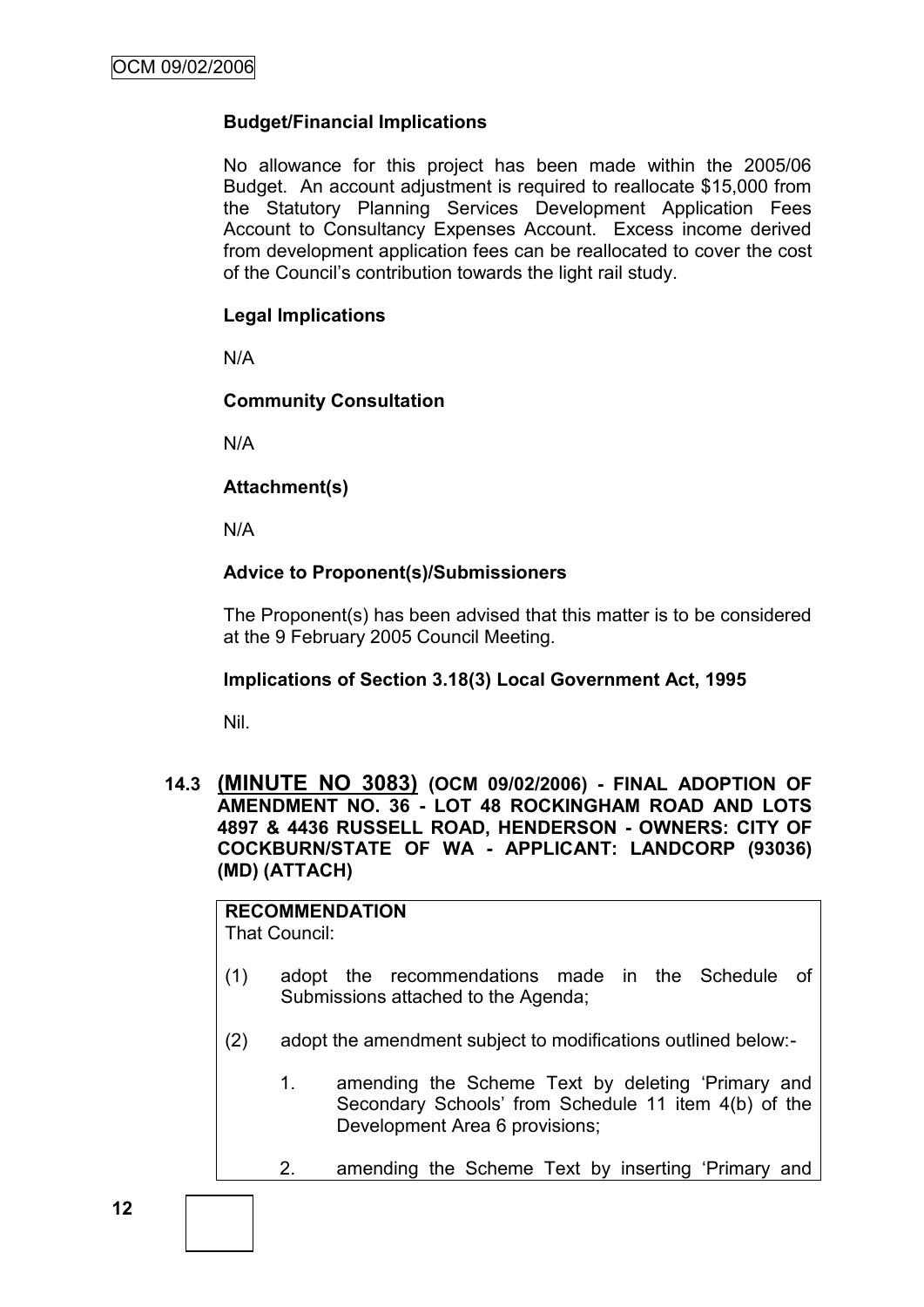Secondary Schools" within Schedule 11 under item 4(a) of the Development Area 6 provisions; and

- 3. amending the Scheme Text by inserting "(but excludes Primary and Secondary Schools)" after the words "educational establishment" under item 2(a) point 1 of Schedule 4 - Special Use 9 provisions;
- (3) proceed to sign and seal the documents and forward these to the Western Australian Planning Commission in anticipation of the Hon. Minister"s advice that final approval will be granted;
- (4) write to the applicant (Landcorp) advising of the necessity to update the Environmental Management Plan, Drainage and Nutrient Management Plan and Site Contamination Management Plan to include Lot 48 Rockingham Road and Lots 4897 & 4436 Russell Road, Henderson prior to subdivision and/or development; and
- (5) advise those who made submissions of Council"s decision accordingly.

# **COUNCIL DECISION**

MOVED Mayor S Lee SECONDED Clr T Romano that Council:

- (1) defer consideration of this item until Item 14.10 from the January 2006 Council Meeting, dealing with the issue of the "A" Class reserve cancellation, is resolved; and
- (2) request an extension from the Western Australian Planning Commission until 18 April 2006 to the requirements of Regulation 18(1) that would otherwise requrie the Council to forward its advice to the Commission on its decision on the Scheme amendment by 2 March 2006.

**CARRIED 9/0**

# **Reason for Decision**

Item 14.10 from last month's Council Agenda and Item 14.3 from this month's Agenda are linked together by dealing, in the main, with the same parcels of land.

Council resolved at last month's meeting to seek more information before relocating the 'A' Class reserve. This process is an important and integral part of the success of the AMC and should be supported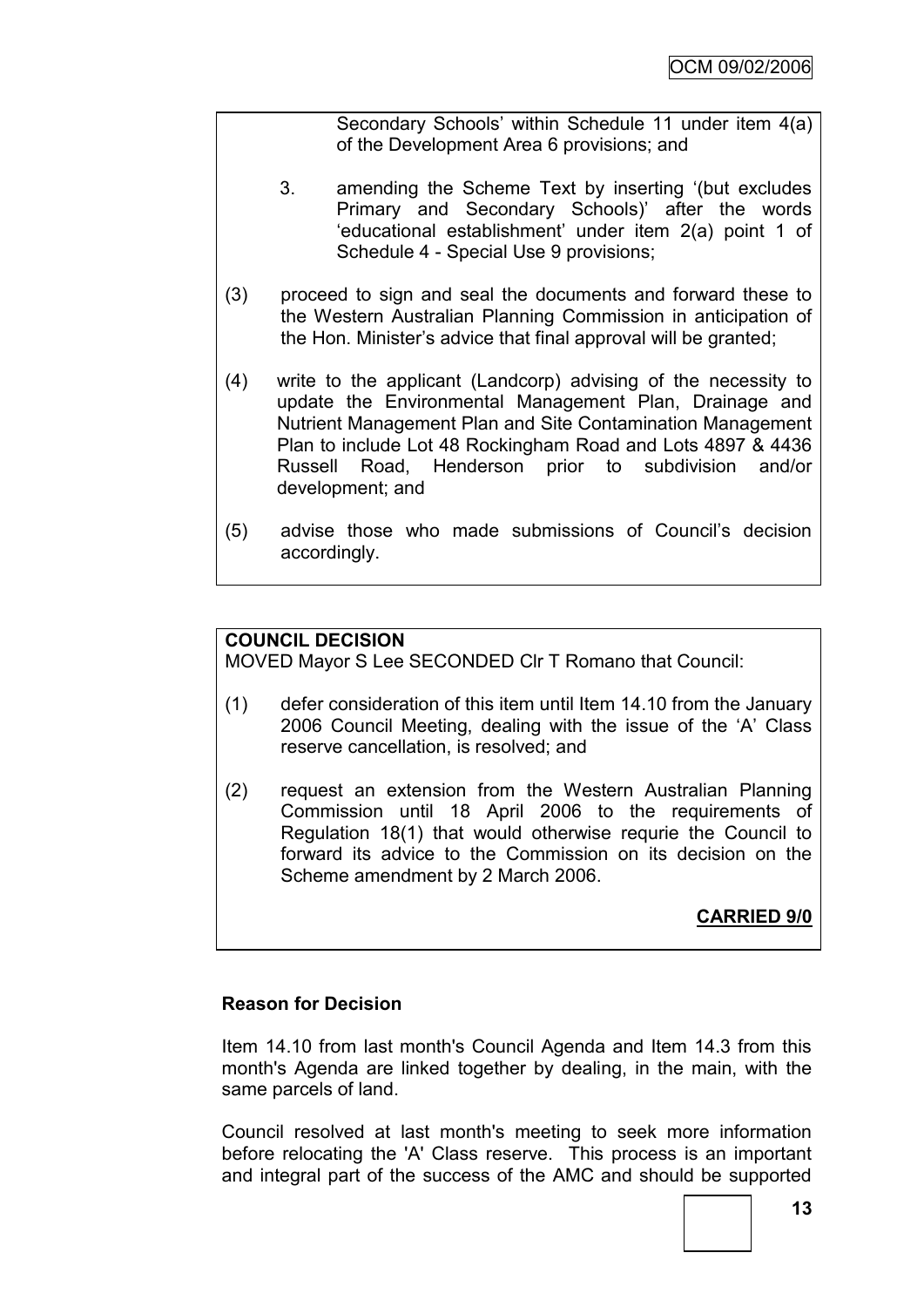by Council but the adoption of this amendment is something that could and indeed should await the impending conclusion of Item 14.10 from last month's Council Meeting and then both processes can run in parallel.

Council will not proceed with both amendments but having decided to seek more information this would give Elected Members the opportunity to receive that information before proceeding further.

## **Background**

| ZONING:          | MRS:                                              | Lot 48: Urban                  |  |
|------------------|---------------------------------------------------|--------------------------------|--|
|                  |                                                   | Lot 4897: Urban                |  |
|                  |                                                   | Lot 4436: Urban                |  |
|                  | TPS3:                                             | Lot 48: Public Purposes        |  |
|                  |                                                   | Lot 4897: Public Purposes      |  |
|                  |                                                   | Lot 4436: Parks & Recreation   |  |
| <b>LAND USE:</b> |                                                   | Lot 48: Agricultural Hall      |  |
|                  | Lot 4897: Former South Coogee Primary School Site |                                |  |
|                  |                                                   | Lot 4436: South Coogee Reserve |  |
| LOT SIZE:        | Lot 48: 0.9105 ha                                 |                                |  |
|                  |                                                   | Lot 4897: 0.9221 ha            |  |
|                  |                                                   | Lot 4436: 3.2479 ha            |  |

Council at its meeting held 14 July 2005 resolved to adopt Amendment 36 for the purpose of advertising.

## **Submission**

The amendment has been advertised to the community and referred to relevant government agencies for a period of 42 days. This report seeks Council support to final adoption of Amendment 36.

## **Report**

The Scheme Amendment was referred to the Environmental Protection Authority ("EPA") in accordance with Section 7A(1) of the Act.

The EPA advised that the overall environmental impact of the amendment would not be severe enough to warrant formal assessment under the *Environmental Protection Act*, however the EPA provided advice and recommendations with respect to environmental buffers, noise, acid sulfate soils and soils and groundwater contamination.

It is recommended that the scheme amendment documents be modified to address the advice received from the EPA by ensuring that sensitive uses such as 'Primary and Secondary Schools' are uses that are not permitted in both the odour buffer surrounding the Woodman Point Waste Water Treatment Plant and the Kwinana Air Quality EPP buffer.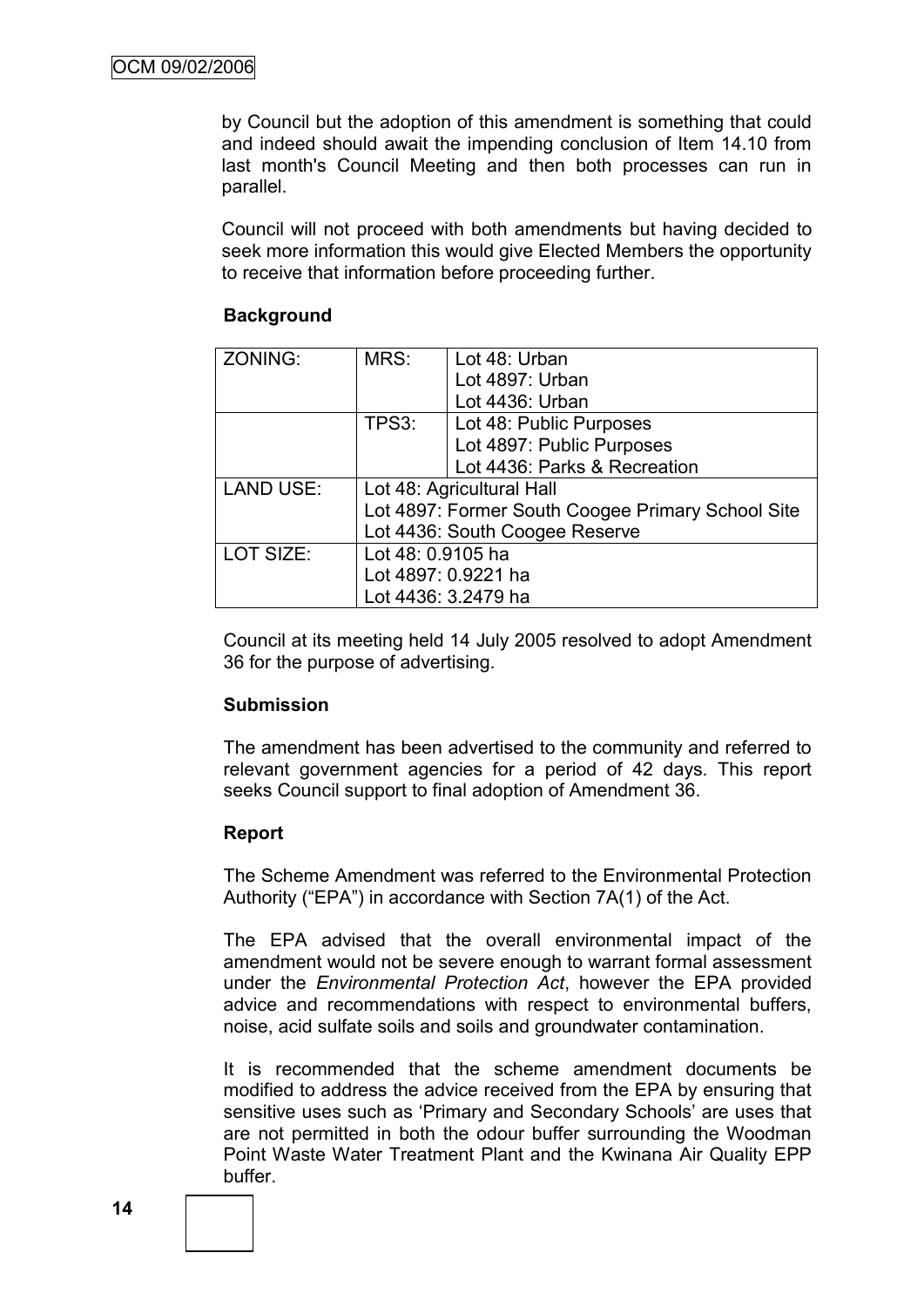The EPA comments regarding child care premises not being permitted within the Kwinana Air Quality Buffer are not supported for the following reasons:-

- 1. Child care premises have been identified as an integral component of the Marine Technology Park from the beginning of the structure plan and rezoning process and such facilities will be potentially developed as part of the common user facilities;
- 2. TPS 3 currently provides for child care premises as a "D" use within Schedule 4 - Special Use 9 provisions;
- 3. The EPA/DoE have not previously raised issues of sensitive land uses within the Kwinana Air Quality buffer (i.e. in the Structure Plan process and at the TPS review); and
- 4. Council previously resolved to permit "Childcare Facilities" outside the Waste Water Treatment Plant odour buffer. (OCM 15/2/05 Item 14.10)

The Schedule of submissions contained in the Agenda attachments addresses the EPA advice and recommendations and the submissions received from Landcorp and the Department of Industry and Resources.

A copy of the proposed amendment map is included in the Agenda attachments.

#### **Conclusion**

The purpose of this amendment is to provide appropriate zoning and development provisions to accommodate the development of the land that forms the Technology Precinct of the Australian Marine Complex at Cockburn Sound.

The proposed rezoning of portion of the subject site to "Development Area 6" and "Special Use (9) Zone" and modifications to Schedule 4 – SU9 and Schedule 11 – Development Area (6), are considered to be logical in order to facilitate the development of the Marine Technology **Precinct** 

It is recommended that Council proceed to adopt the scheme amendment and refer it to the WA Planning Commission for final consideration.

## **Strategic Plan/Policy Implications**

The Corporate Strategic Plan Key Result Areas which apply to this item are:-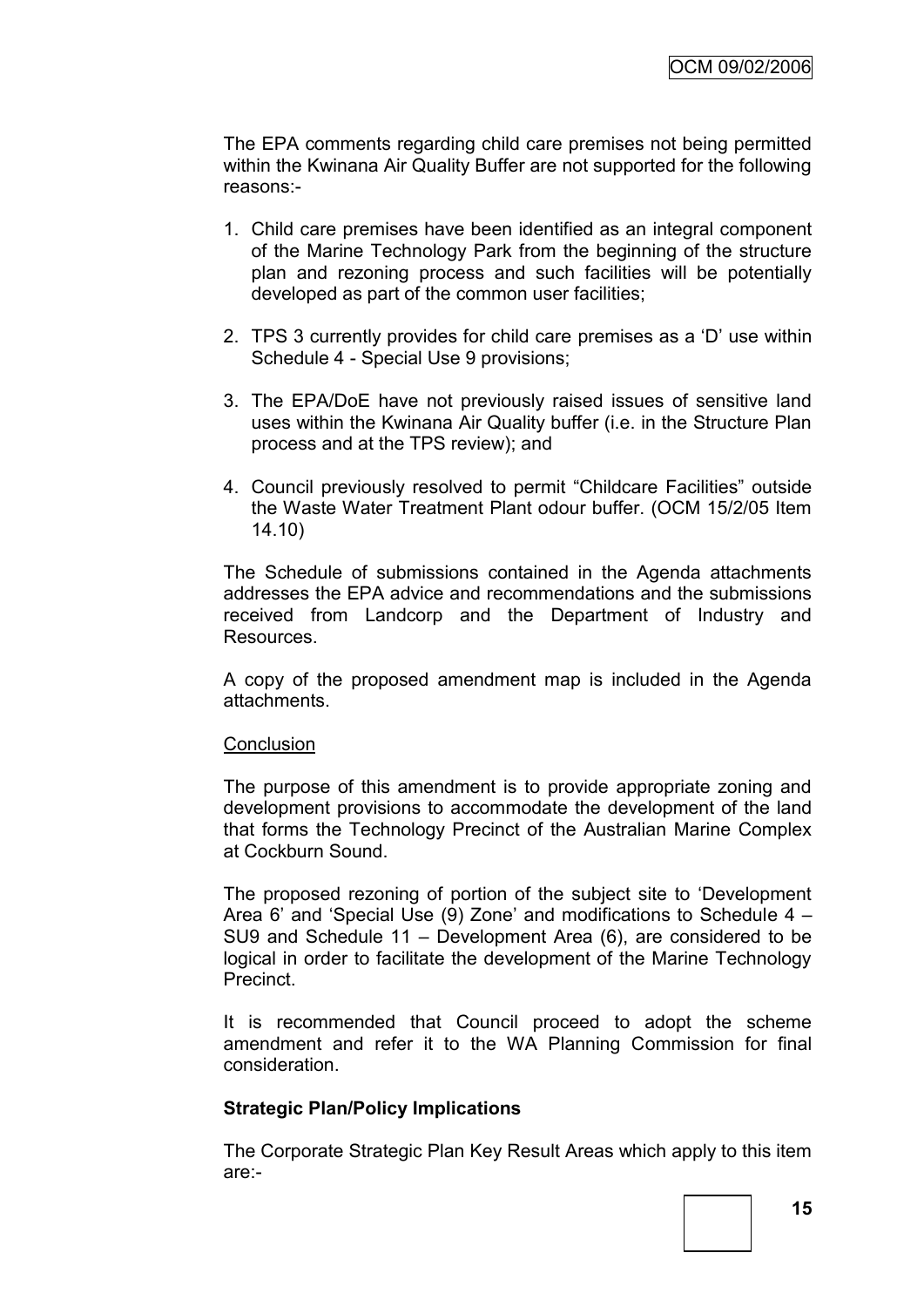- 1. Managing Your City
	- *"To conduct Council business in open public forums and to manage Council affairs by employing publicly accountable practices."*
- 2. Planning Your City
	- *"To ensure that the planning of the City is based on an approach which has the potential to achieve high levels of convenience for its citizens."*
	- *"To ensure that the development will enhance the levels of amenity currently enjoyed by the community."*
- 3. Conserving and Improving Your Environment
	- *"To conserve the quality, extent and uniqueness of the natural environment that exists within the district."*
- 4. Facilitating the needs of Your Community
	- *"To facilitate and provide an optimum range of community services."*
- 5. Maintaining Your Community Facilities
	- *"To construct and maintain parks which are owned or vested in the Council, in accordance with recognised standards and convenient and safe for public use."*
	- *"To construct and maintain community buildings which are owned or managed by the Council, to meet community needs."*

#### **Budget/Financial Implications**

N/A

#### **Legal Implications**

Rezoning of Lot 4436 Russell Road (South Coogee Oval) from "Parks & Recreation" to "Special Use 9" will not affect the reserve classification. Reclassification of the reserve will be addressed as a separate matter pursuant to the Land Administration Act.

#### **Community Consultation**

Following receipt of advice from the EPA, the amendment was advertised for a 42 day period. The 42 day public consultation period for Amendment 36 concluded on 22 December 2005. At the close of the advertising period 2 submissions were received. One submission being from the developer – Landcorp and the other submission being from the Department of Industry and Resources.

Refer Schedule of submissions contained in the Agenda attachments.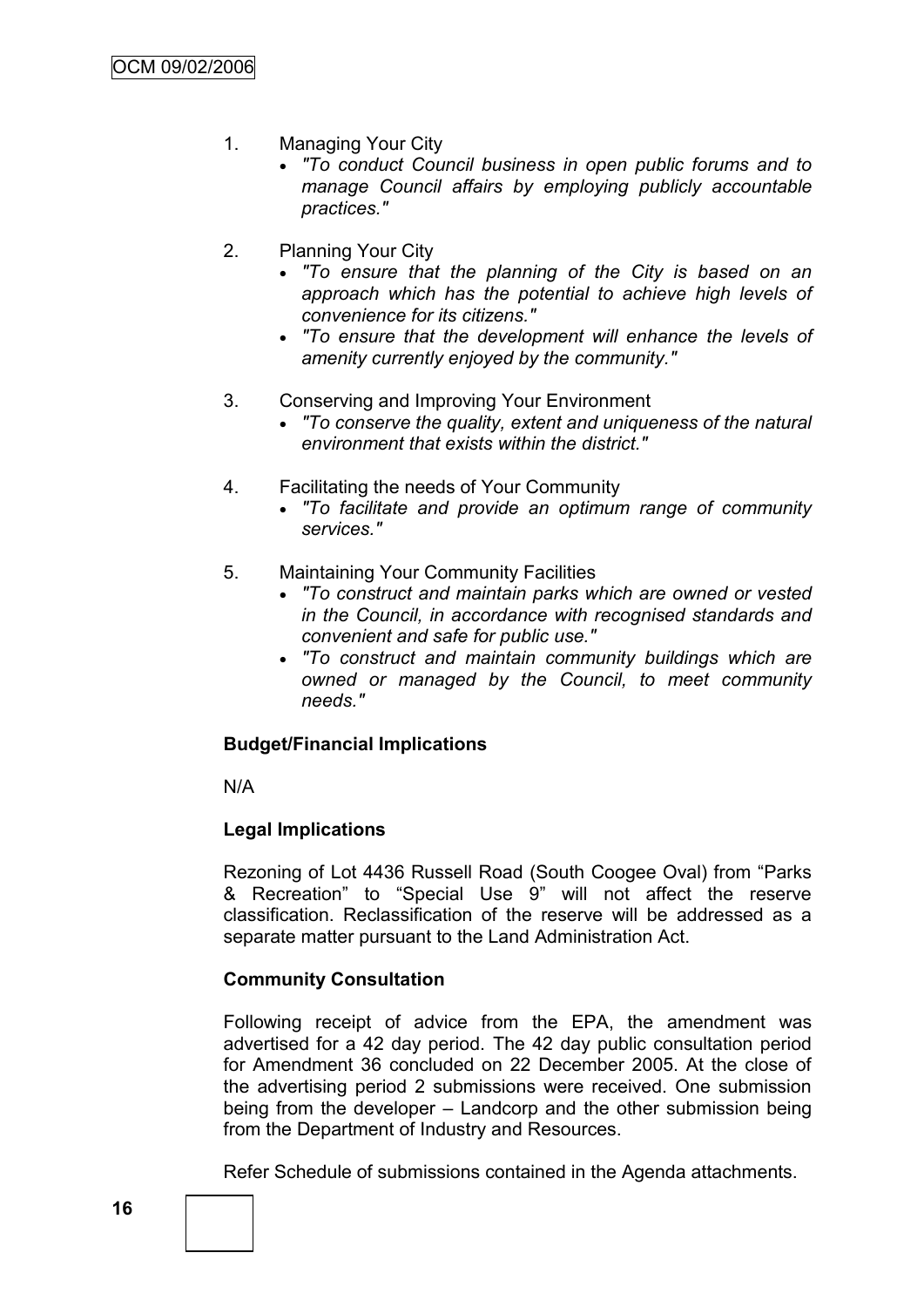# **Attachment(s)**

- (1) Site Plan
- (2) Amendment report
- (3) Zoning Map
- (4) Schedule of Submissions

## **Advice to Proponent(s)/Submissioners**

The Proponent(s) and those who lodged a submission on the proposal have been advised that this matter is to be considered at the 9 February 2006 Council Meeting.

## **Implications of Section 3.18(3) Local Government Act, 1995**

Nil.

# **14.4 (MINUTE NO 3084) (OCM 09/02/2006) - PEDESTRIAN ACCESSWAY CLOSURE - HUXLEY PLACE TO MARVELL AVENUE. SPEARWOOD (450515) (KJS)**

## **RECOMMENDATION**

That Council note the Officer"s report.

## **COUNCIL DECISION**

MOVED Clr L Goncalves SECONDED Clr S Limbert that Council:

- (1) note the Officer"s report;
- (2) install a bollard light on the elbow of the pedestrian accessway and advise the adjoining landowners accordingly; and
- (3) fund the works estimated to be \$1,000 from Account No.OP8403 – Street Lighting –Minor New.

**CARRIED 9/0**

## **Reason for Decision**

The laneway is very well used, therefore making its closure is not warranted. However, there are security issues that have been raised by adjoining landowners that need to be addressed.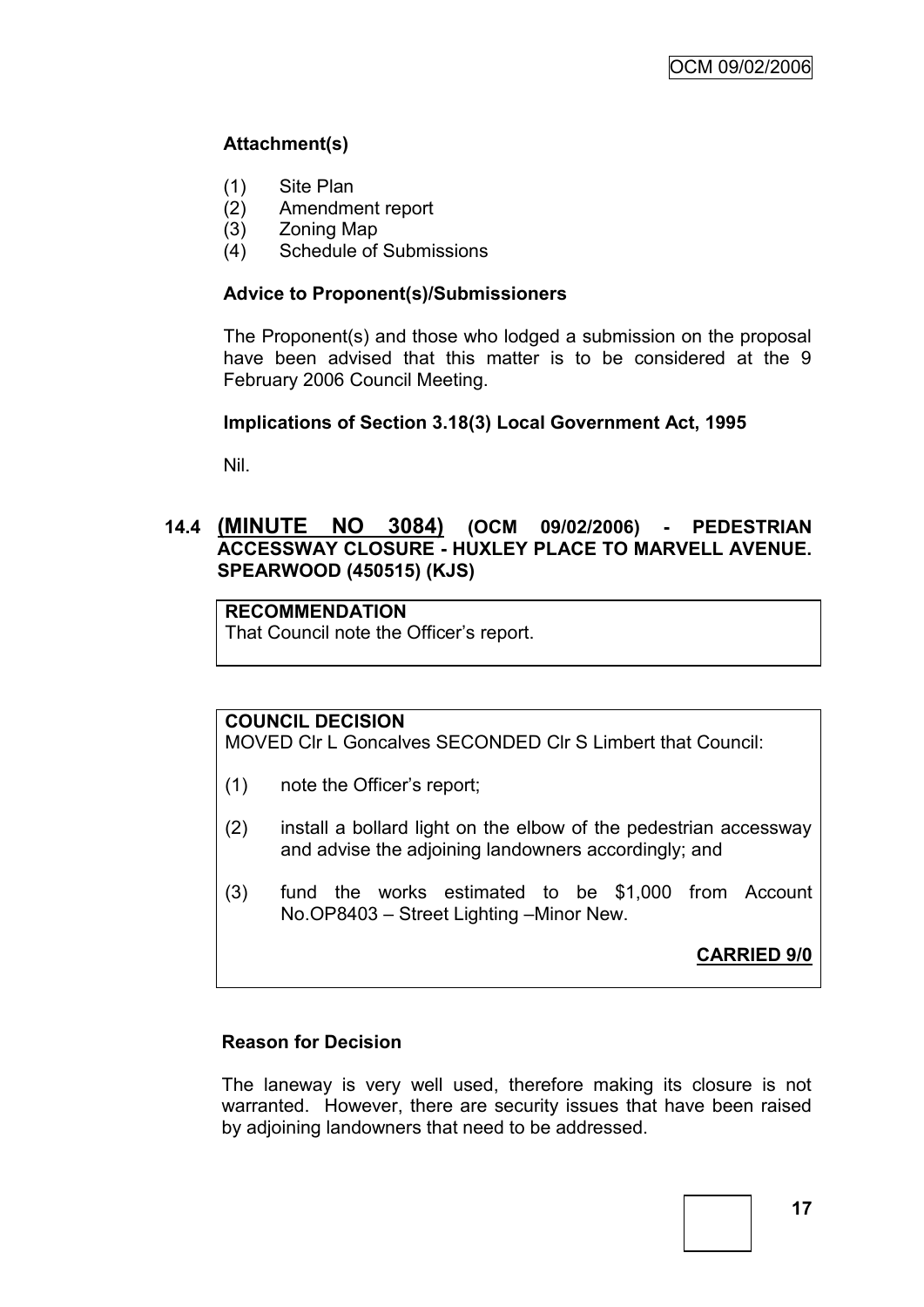There are sufficient unallocated funds in Council's current budget for street lighting to install the bollard light, which should also improve the safety of the accessway.

#### **Background**

Council at its meeting held on 12 January 2006 resolved to:

- *(1) not support the closure of the pedestrian accessway (PAW) between Huxley Place and Marvell Avenue, Spearwood, given the strong local support reflected in two petitions against the closure and the pedestrian connectivity afforded by the PAW to the local school and other services;*
- *(2) advise the petitioners and the four (4) adjoining owners of Council's decision;*
- *(3) require a report to be prepared to the February meeting of Council on the costs associated with installing additional lighting and lockable gages at the two entry points of the Pedestrian Accessway and the cost of Council's Security Patrol Service opening and closing these gates, which is also to include the timing that the gates would be locked;*
- *(4) through the Neighbourhood Watch Service write to the residents affected in the vicinity of the pedestrian accessway to encourage them to become members of the City's Neighbourhood Watch Program, if they are not already members;*
- *(5) immediately erect neighbourhood watch signs at each entrance of the pedestrian access way;*
- *(6) advise Judy Troy, the Neighbourhood Watch Co-ordinator of the problems of the subject pedestrian accessway; and*
- *(7) advise the Cockburn Security Patrol Service to treat this area as a "hot spot".*

#### **Submission**

N/A

#### **Report**

The estimated costs to install lighting, lockable gates and ensure that the gates are opened and closed each day are as follows:

- Installation of bollard lighting \$3,000 plus \$500 per annum maintenance and electricity usage.
- Lockable gates at each end of the accessway total \$7,000.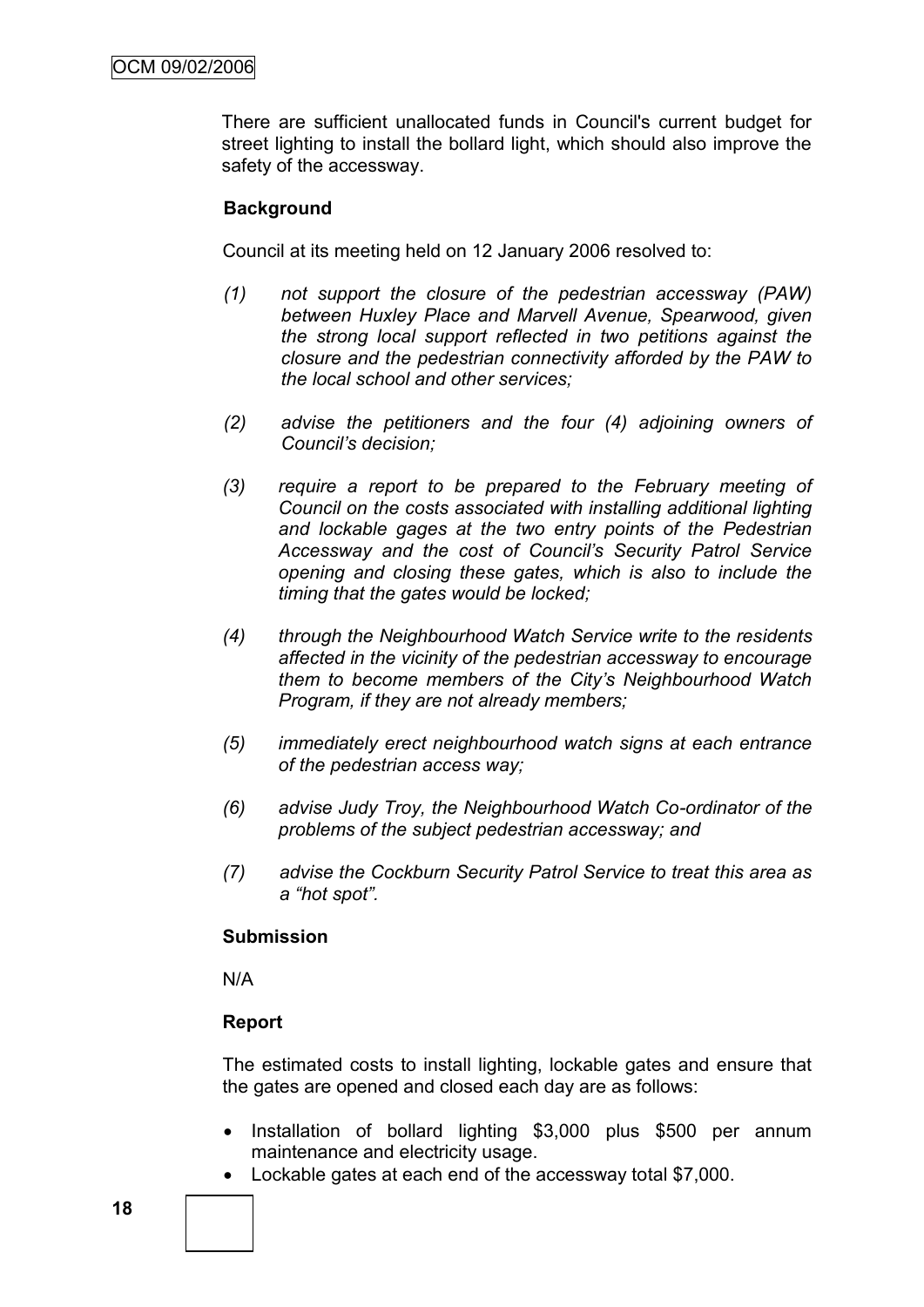• Security patrol costs to open and close each gate every day of the year is \$1,460 per annum.

# **Strategic Plan/Policy Implications**

The Corporate Strategic Plan Key Result Areas which apply to this item are:-

- 2. Planning Your City
	- *"To ensure that the development will enhance the levels of amenity currently enjoyed by the community."*
	- *"To determine by best practice, the most appropriate range of recreation areas*

The Council Policies which apply to this item are:-

## APD21 PEDESTRIAN ACCESS WAY CLOSURES

## **Budget/Financial Implications**

There are no funds allocated in the 05/06 Budget to meet the capital costs of \$10,000 and ongoing annual costs of \$1,960.

#### **Legal Implications**

N/A

## **Community Consultation**

N/A

## **Attachment(s)**

N/A

## **Advice to Proponent(s)/Submissioners**

The proponents and those who lodged a submission on the proposal have been advised that this matter is to be considered at the 9 February, 2006 Council Meeting.

## **Implications of Section 3.18(3) Local Government Act, 1995**

Nil.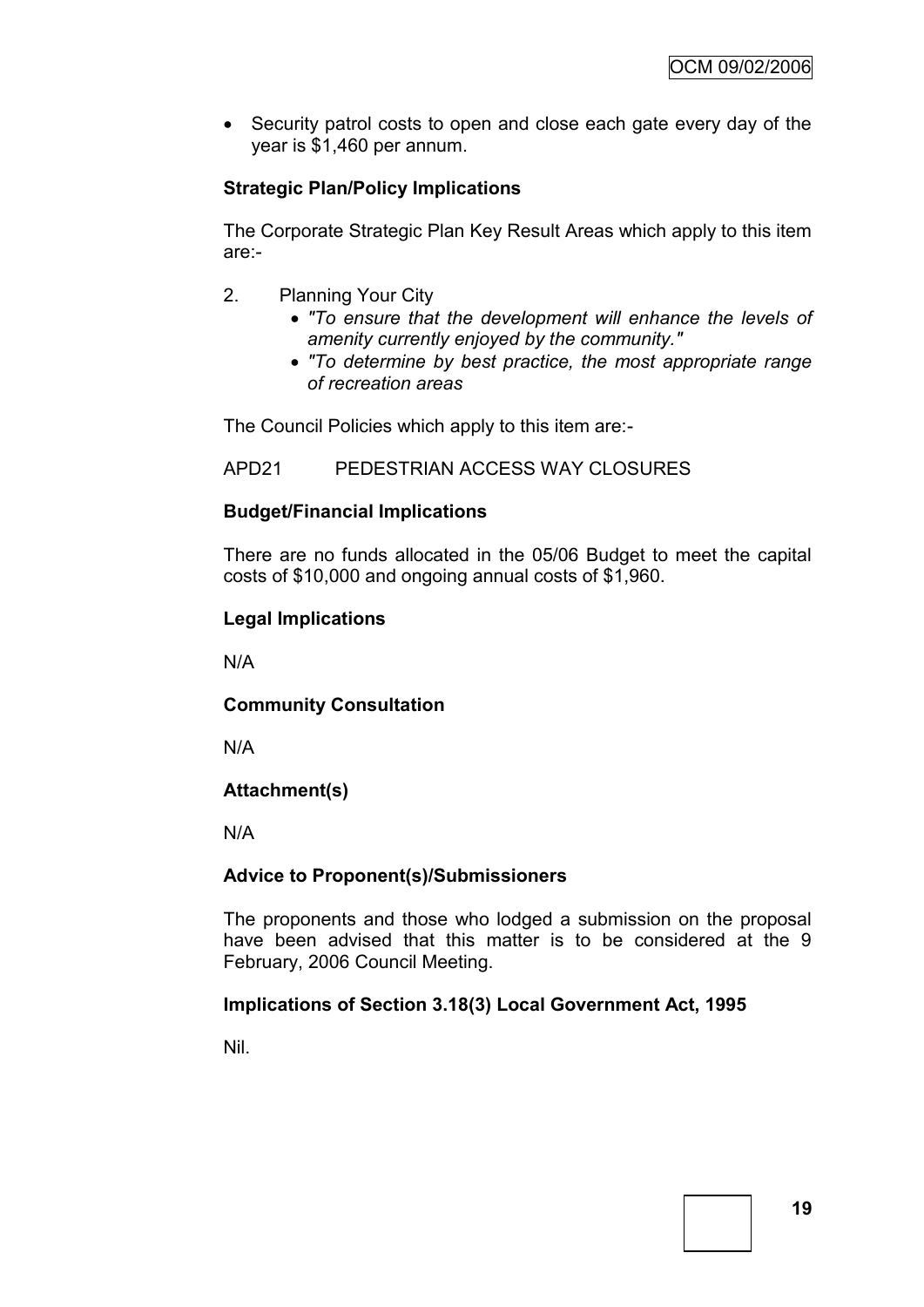#### **15. FINANCE AND CORPORATE SERVICES DIVISION ISSUES**

## **15.1 (MINUTE NO 3085) (OCM 09/02/2006) - LIST OF CREDITORS PAID (5605) (KL) (ATTACH)**

#### **RECOMMENDATION**

That Council receive the List of Creditors Paid for December 2005, as attached to the Agenda.

#### **COUNCIL DECISION**

MOVED Clr I Whitfield SECONDED Clr A Tilbury that the recommendation be adopted.

**CARRIED 9/0**

#### **Background**

It is a requirement of the Local Government (Financial Management) Regulations 1996, that a List of Creditors be compiled each month and provided to Council.

#### **Submission**

N/A

#### **Report**

N/A

## **Strategic Plan/Policy Implications**

Key Result Area *Managing Your City* refers.

#### **Budget/Financial Implications**

N/A

## **Legal Implications**

Section 13 of the Local Government (Financial Management) Regulations 1996.

## **Community Consultation**

N/A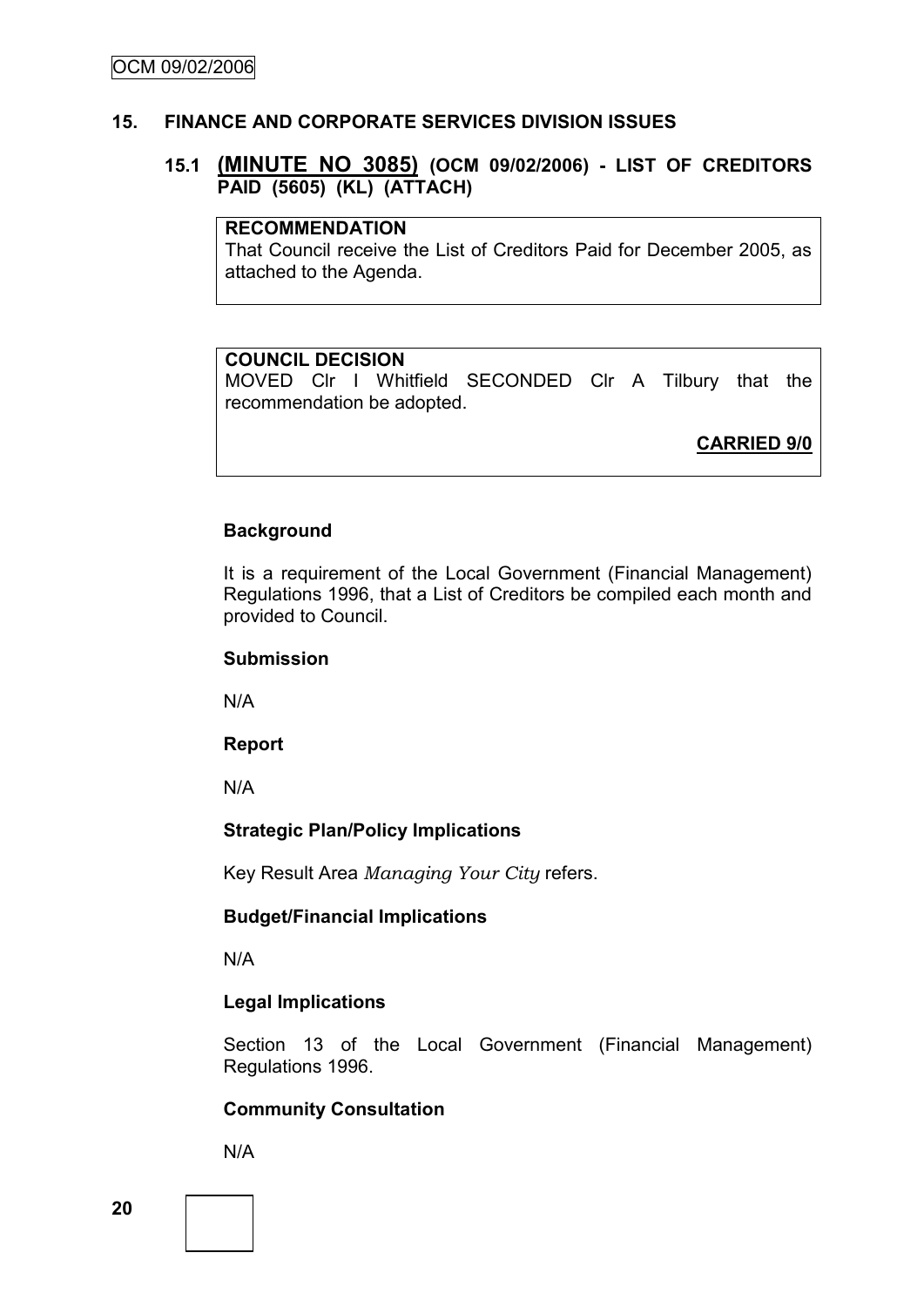# **Attachment(s)**

List of Creditors Paid – December 2005.

# **Advice to Proponent(s)/Submissioners**

N/A

# **Implications of Section 3.18(3) Local Government Act, 1995**

Nil.

# **15.2 (MINUTE NO 3086) (OCM 09/02/2006) - BUDGET REVIEW - PERIOD ENDING 31 DECEMBER 2005 (5402) (ATC) (ATTACH)**

## **RECOMMENDATION**

That Council amend the Municipal Budget for 2005/06 as set out in the attached report, summarised as \$ 1,646,244 – Income and \$1,646,244 – Expenditure.

# **TO BE CARRIED BY AN ABSOLUTE MAJORITY OF COUNCIL**

# **COUNCIL DECISION**

MOVED Clr A Tilbury SECONDED Clr I Whitfield that Council amend the Municipal Budget for 2005/06 as set out in the attached report, summarised as  $$1,646,244 -$  Income and  $$1,646,244 -$  Expenditure, subject to the following changes:

- (1) increase the allocation to Account No.GL116-6229 Chief Executive Officer"s Consultancies by \$30,000; and
- (2) reducing the transfer to the Community Recreational Facilities Reserve Fund by \$30,000.

# **CARRIED BY ABSOLUTE MAJORITY OF COUNCIL 9/0**

## **Reason for Decision**

Funds are needed to employ consultants who are expert in fundraising to explore opportunities to raise funds for community infrastructure as set out in the Corporate Strategic Plan, that are otherwise unfunded.

# **Background**

Council reviews its Budget once each year for the period ending 31 December 2005.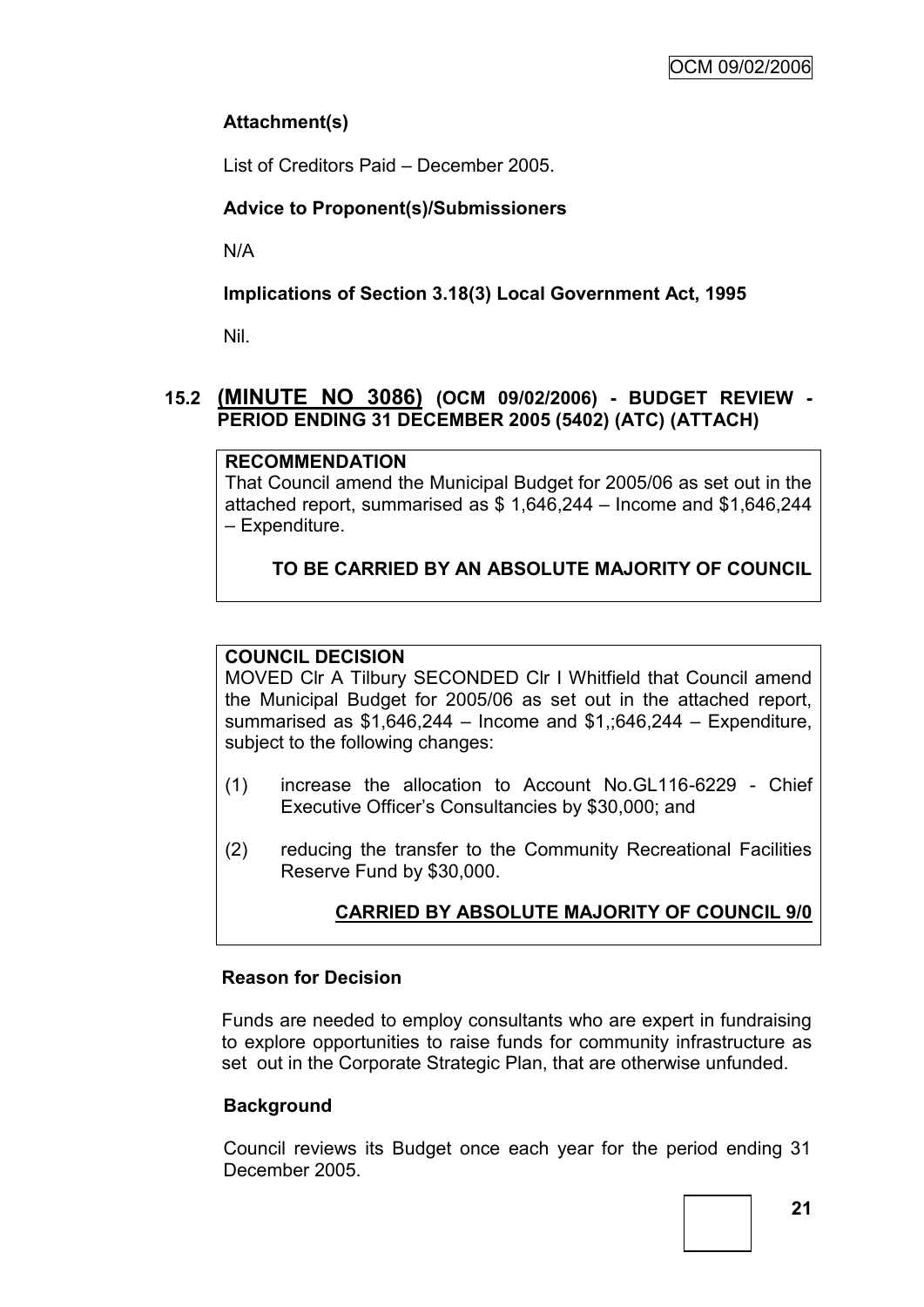## **Submission**

N/A

## **Report**

A report on the review of the Municipal Budget for the period 1 July 2005 to 31 December 2005 is attached to the Agenda. The report sets out details of all proposed changes and a brief explanation as to why the changes are required.

The proposed changes can be summarised as follows:

| <b>Service Unit</b>                      | <b>Income</b><br>\$ | <b>Expenditure</b><br>\$ |
|------------------------------------------|---------------------|--------------------------|
|                                          |                     |                          |
| <b>Elected Members</b>                   | 0                   | 5,500                    |
| <b>Executive Services</b>                | 0                   | 31,744                   |
| <b>Other Governance</b>                  | $-3,948$            | 138,711                  |
| Other General Purpose Income             | $-684,218$          |                          |
| Road Construction & Maintenance Services | 432,635             | $-363,440$               |
| Road Design Services                     | $-65,000$           | 14,978                   |
| <b>Parks Services</b>                    | $-19,700$           | 155,834                  |
| <b>Facilities Maintenance Service</b>    | 200,000             | $-66,900$                |
| <b>Plant Maintenance Services</b>        | $-75,600$           | 65,100                   |
| <b>Waste Collection Services</b>         | $-84,000$           | 0                        |
| <b>Waste Disposal Services</b>           | $-1,693,000$        | 24,310                   |
| <b>Recycling Services</b>                | O                   | 57,500                   |
| <b>Works Overheads</b>                   | 0                   | 9,600                    |
| <b>Transfers to Reserves</b>             | 0                   | 1,990,776                |
| <b>IT Services</b>                       | 0                   | 3,000                    |
| <b>Records Services</b>                  | 0                   | 19,400                   |
| <b>Rates Services</b>                    | $-118,000$          | 70,000                   |
| <b>Human Resource Services</b>           | 0                   | 83,500                   |
| <b>Building Services</b>                 | -147,696            | 27,500                   |
| <b>Health Services</b>                   | $-7,940$            | 7,166                    |
| <b>Environmental Services</b>            | $-26,817$           | 51,617                   |
| <b>Strategic Planning Services</b>       | $-5,000$            | 6,944                    |
| <b>Land Administration Services</b>      | 4,040               | n                        |
| <b>Statutory Planning Services</b>       | $-130,000$          | 18,000                   |
| <b>Customer Services</b>                 | O                   | 10,000                   |
| Fire & Emergency Services                | 31,000              | $-31,000$                |
| Law, Order & Public Safety               | $-36,000$           | 31,000                   |
| <b>Social Services</b>                   | 783,000             | $-729,896$               |
| <b>Management Libraries Services</b>     |                     | 15,300                   |
| <b>TOTAL</b>                             | $-1,646,244$        | $-1,646,244$             |
|                                          |                     |                          |

# **Strategic Plan/Policy Implications**

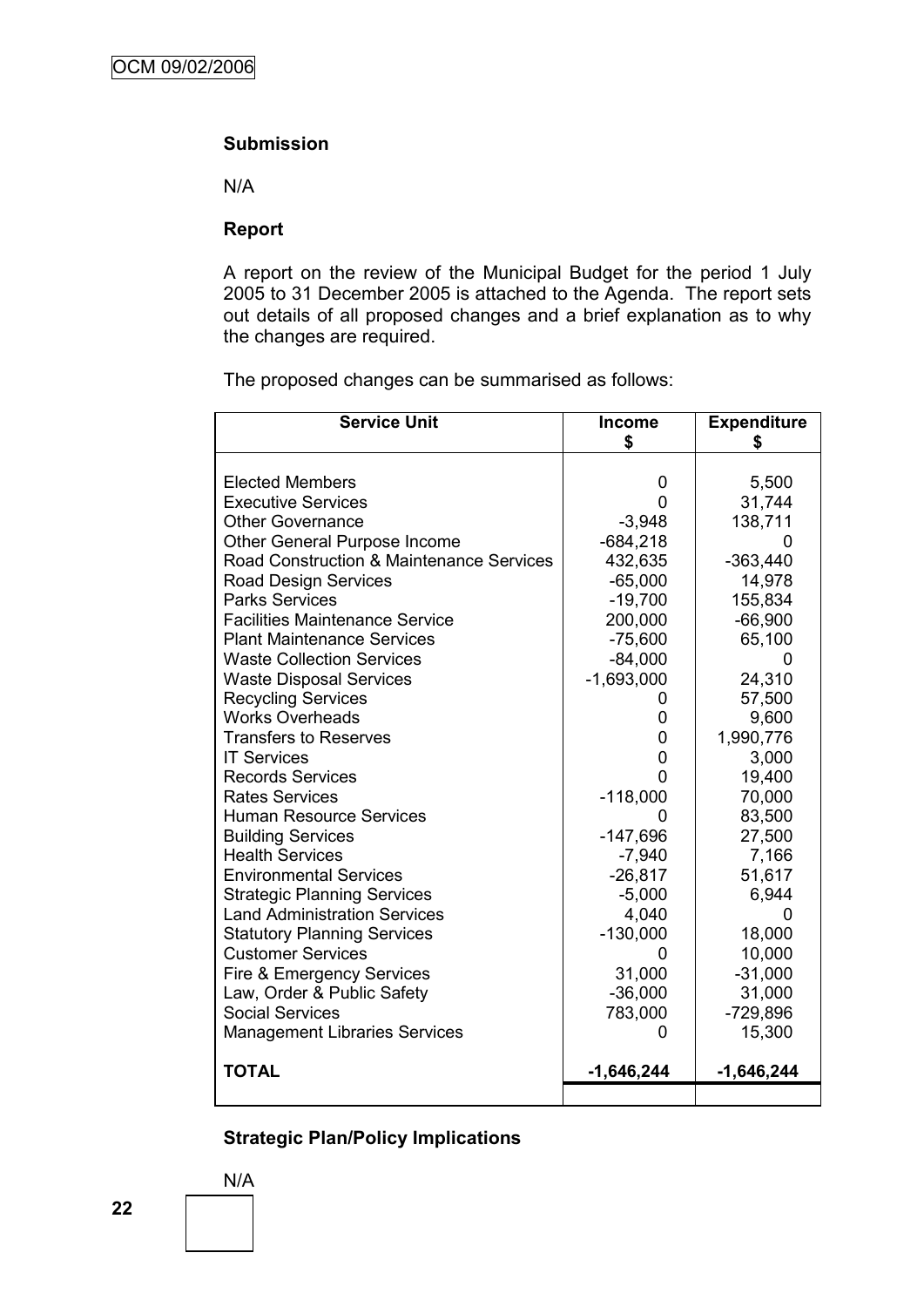# **Budget/Financial Implications**

A number of amendments to the Budget are recommended.

## **Legal Implications**

Section 33A(1) of the Local Government (Financial Management) Regulations 1996 requires Council to review its annual budget between 1 January and 31 March in each year.

## **Community Consultation**

N/A

## **Attachment(s)**

Schedule of Budget Amendments.

## **Advice to Proponent(s)/Submissioners**

N/A

**Implications of Section 3.18(3) Local Government Act, 1995**

Nil.

# **15.3 (MINUTE NO 3087) (OCM 09/02/2006) - STATEMENT OF FINANCIAL ACTIVITY - DECEMBER 2005 (5505) (NM) (ATTACH)**

## **RECOMMENDATION**

That Council receive the Statement of Financial Activity and associated documents for the period ended 31 December 2005, as attached to the Agenda.

## **COUNCIL DECISION**

MOVED Clr S Limbert SECONDED Clr T Romano that the recommendation be adopted.

**CARRIED 9/0**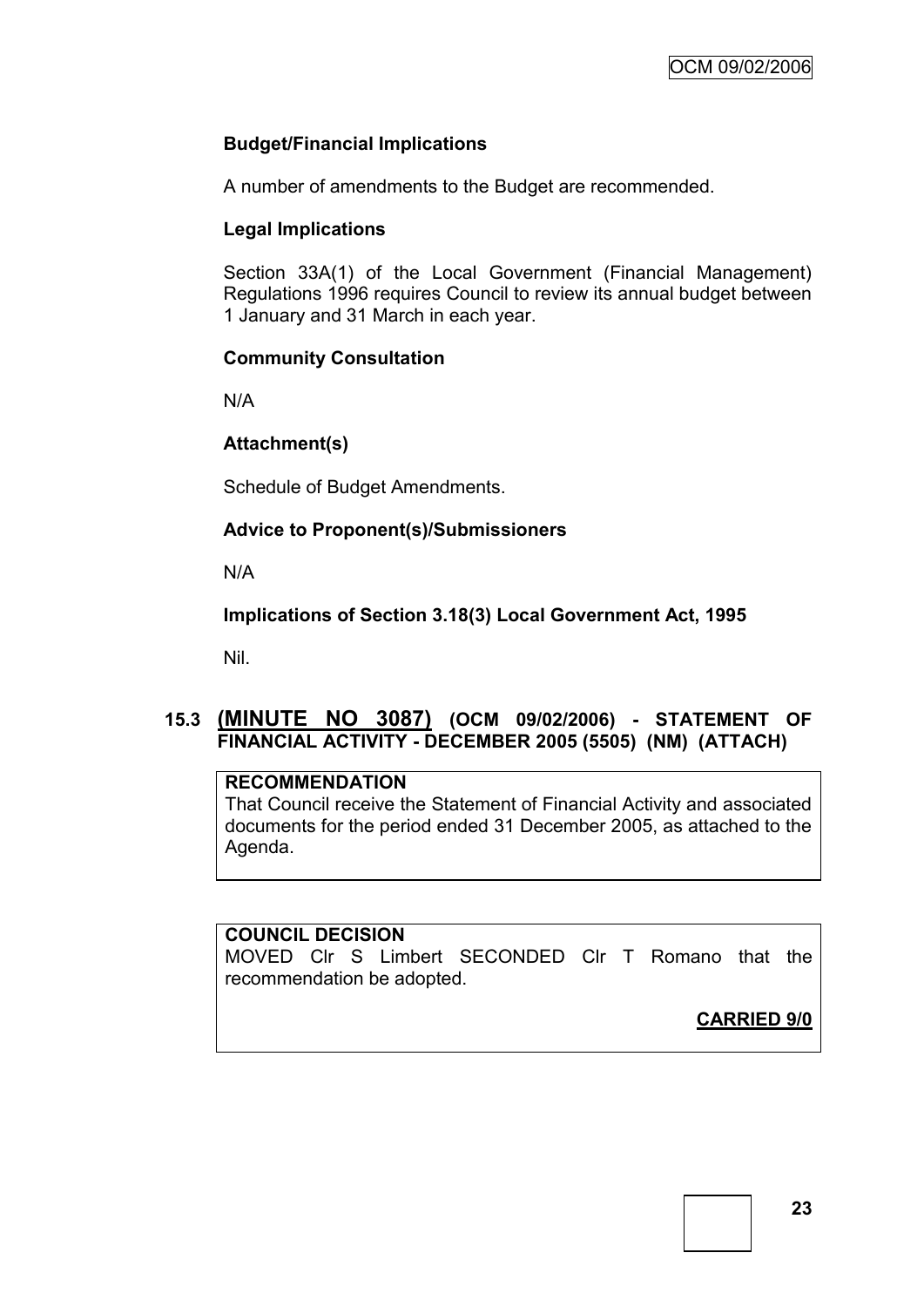# **Background**

Regulation 34(1) of the Local Government (Financial Management) Regulations 1996 prescribes that a local government is to prepare each month a Statement of Financial Activity.

Regulation 34(2) requires the Statement of Financial Activity to be accompanied by documents containing:–

- (a) details of the composition of the closing net current assets (less restricted and committed assets),
- (b) explanations for each material variance identified between YTD budgets and actuals; and
- (c) any other supporting information considered relevant by the local government.

Regulation 34(4)(a) prescribes that the Statement of Financial Activity and accompanying documents are to be presented to the Council.

#### **Submission**

N/A

#### **Report**

Attached to the Agenda is the Statement of Financial Activity for December 2005.

Note 1 shows how much capital grants and contributions are contained within the reported operating revenue.

Note 2 provides a reconciliation of Council's net current assets (adjusted for restricted assets and cash backed leave provisions). This provides a financial measure of Council"s working capital and an indication of its liquid financial health.

Also provided are Reserve Fund and Restricted Funds Analysis Statements. These assist to substantiate the calculation of Council"s net current assets position.

The Reserve Fund Statement reports the budget and actual balances for Council"s cash backed reserves, whilst the Restricted Funds Analysis summarises bonds, deposits and infrastructure contributions held by Council. The funds reported in these statements are deemed restricted in accordance with Australian Accounting Standard AAS27.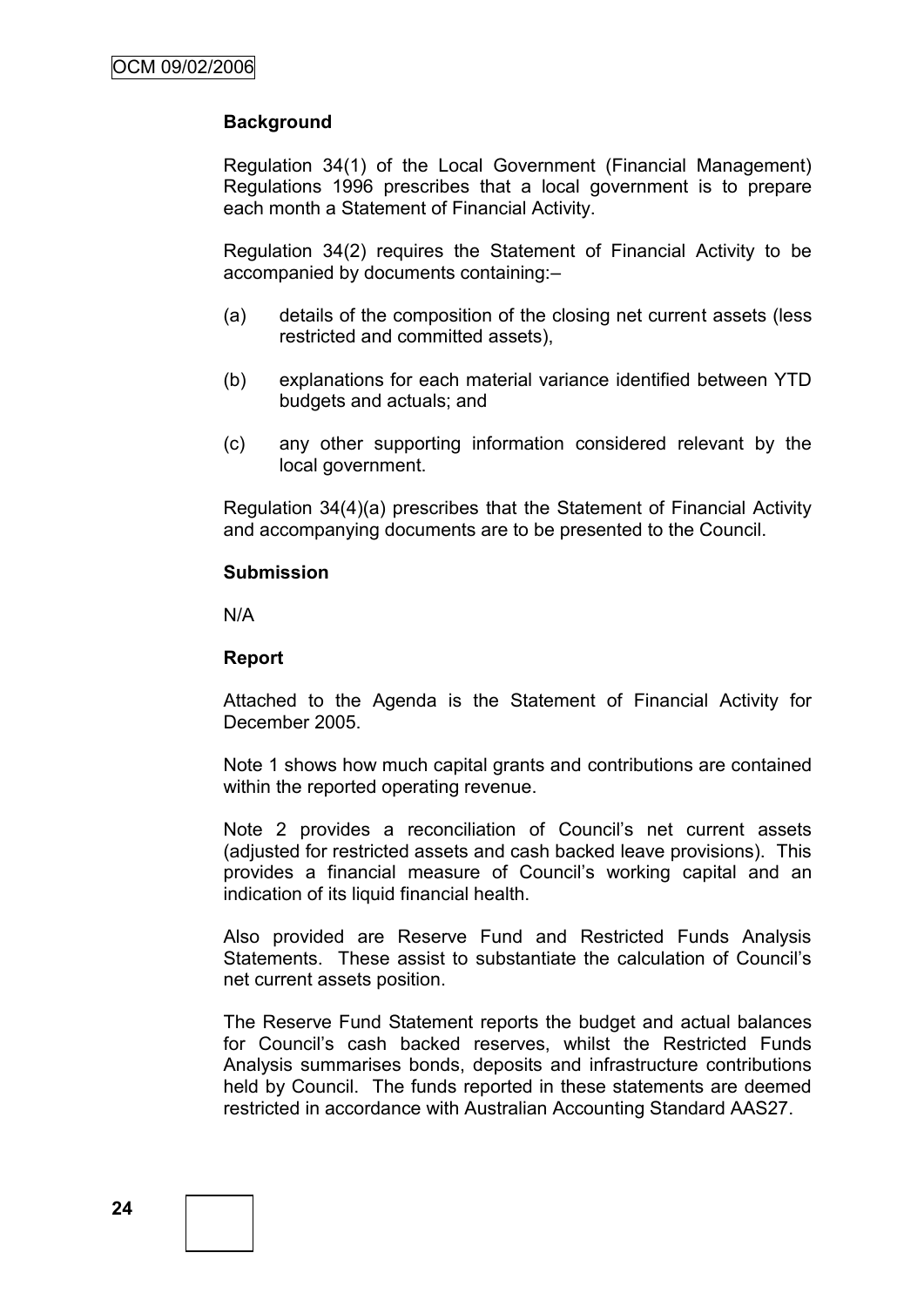### Material Variance Threshold

For the purpose of identifying material variances in Statements of Financial Activity, Regulation 34(5) requires Council to adopt each financial year, a percentage or value calculated in accordance with Australian Accounting Standard AAS5 - Materiality.

For the 2005/06 financial year, Council has adopted a materiality threshold of 10% or \$10,000, whichever is the greater.

#### **Strategic Plan/Policy Implications**

Key Result Area *Managing Your City* refers.

#### **Budget/Financial Implications**

Where variances are of a permanent nature, these will be noted and addressed at the mid-year budget review.

#### **Legal Implications**

Section 6.4 of the Local Government Act, 1995 and Regulation 34 of the Local Government (Financial Management) Regulations 1996, refer.

#### **Community Consultation**

N/A

## **Attachment(s)**

Statement of Financial Activity and associated reports for December 2005.

#### **Advice to Proponent(s)/Submissioners**

N/A

## **Implications of Section 3.18(3) Local Government Act, 1995**

Nil

## **16. ENGINEERING AND WORKS DIVISION ISSUES**

Nil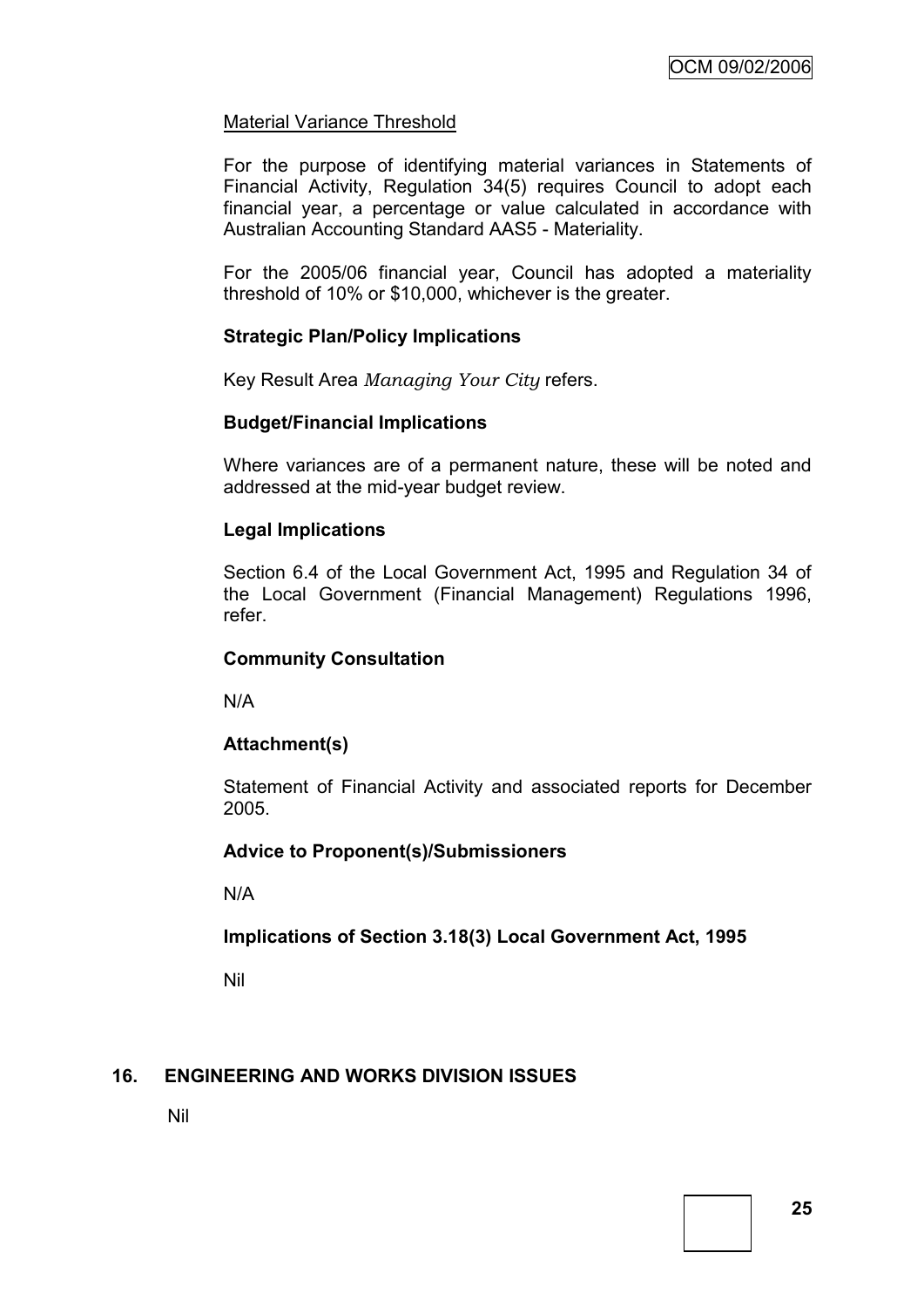#### **17. COMMUNITY SERVICES DIVISION ISSUES**

## **17.1 (MINUTE NO 3088) (OCM 09/02/2006) - EMERGENCY SERVICES FACILITIES PROVISION (1240) (RA) (ATTACH)**

# **RECOMMENDATION**

That Council:-

- (1) supports the proposal for the development of a building to accommodate the Cockburn Volunteer State Emergency Services and a merged South Coogee Volunteer Bush Fire Brigade and Jandakot Volunteer Bush Fire Brigade on either lot 4 or lot 5 Parkes Street, Yangebup and advise the Fire and Emergency Services Authority accordingly;
- (2) seek approval from the Western Australian Planning Commission and other relevant authorities to develop an emergency services facility on either lot 4 or lot 5 Parkes Street, Yangebup; and
- (3) advise the South Coogee and Jandakot Volunteer Bush Fire Brigades that the Council support for new facilities is conditional on the two brigades merging to form a single brigade.

## **COUNCIL DECISION**

MOVED Clr I Whitfield SECONDED Clr V Oliver that Council:

- (1) defer consideration of this matter to a future meeting of Council to allow further consultation between all parties; and
- (2) require the Bushfire Advisory Committee to consider the matter and report back to Council.

# **CARRIED 9/0**

## **Reason for Decision**

Further discussion is needed between Council staff, FESA and the Jandakot and South Coogee Volunteer Bushfire Brigades so that all parties are aware of the planning implications. This will be best achieved through the Bushfire Advisory Committee.

## **Background**

The South Coogee Volunteer Bush Fire Brigade has been located in Wattleup for many years. With the creation of the Wattleup/Hope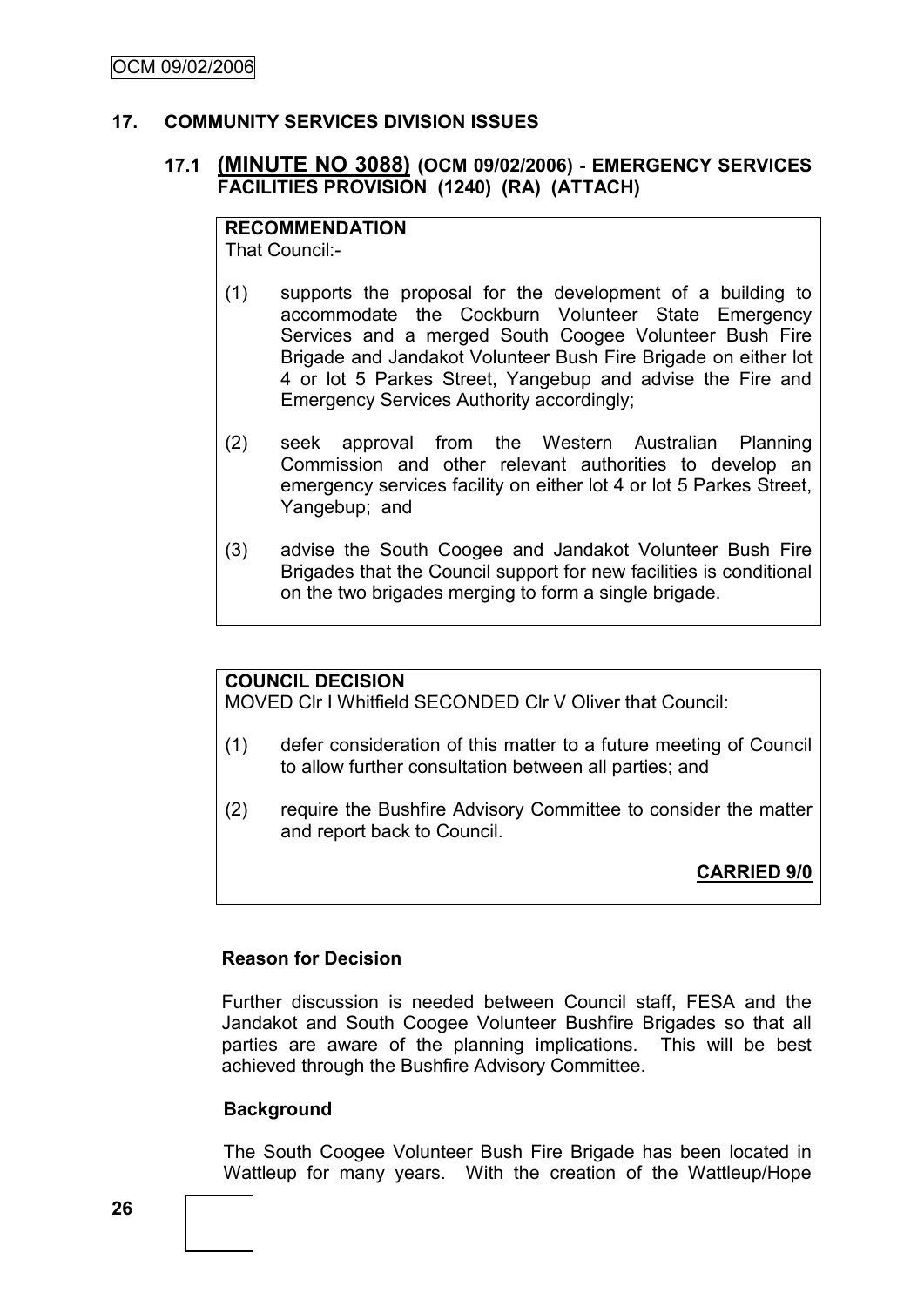Valley industrial estate the Fire and Emergency Services Authority (F.E.S.A.) adjusted the boundaries with the effect that the Fire and Rescue Service (FRS) had primary responsibility for the area. The result of this action was that the South Coogee Brigade took on a support role to the F.R.S. and other volunteer brigades. Combined with these factors is the reduction in the population within Wattleup which has also resulted in a decline in brigade membership.

The Jandakot Volunteer Bush Fire Brigade operates from premises located on the corner of Liddelow and Oxley Roads in Banjup. This is a viable brigade with a strong membership and leadership.

The Cockburn Volunteer State Emergency Service (SES) operates from Council owned premises in Kent Street, Spearwood. These premises are somewhat dated and do not have the ready capacity to be expanded to meet the needs of the City as its residential areas increase.

All costs associated with the operation of the Volunteer Bush Fire Brigades and the S.E.S. are met by the F.E.S.A. levy. There is, however, no lease fees paid to the City by F.E.S.A. for the use of the Council owned properties occupied by these services.

#### **Submission**

The South Coogee Volunteer Bush Fire Brigade has written to the City identifying issues with the location of the current premises in Wattleup and seeking support from the Council to be relocated to an alternative area.

## **Report**

The S.E.S"s Kent Street premises has a number of significant maintenance and structural problems that need to be addressed. The roof needs replacing, kitchen upgraded to meet health standards and disabled access provided. Combined with these factors is the building cannot be readily expanded to meet the growing needs resulting from the increased residential development in the City.

The Kent Street premises is in the north west corner of the City and hence poorly located in relation to the residential development in the eastern portion of the City.

The land on which the building is located is held by the City in fee simple although it currently is reserved for recreational purposes. A facility such as the S.E.S. headquarters is not the best and highest value use of the land. There may be scope in the future for the Council to sell this land or use it for a higher value purpose.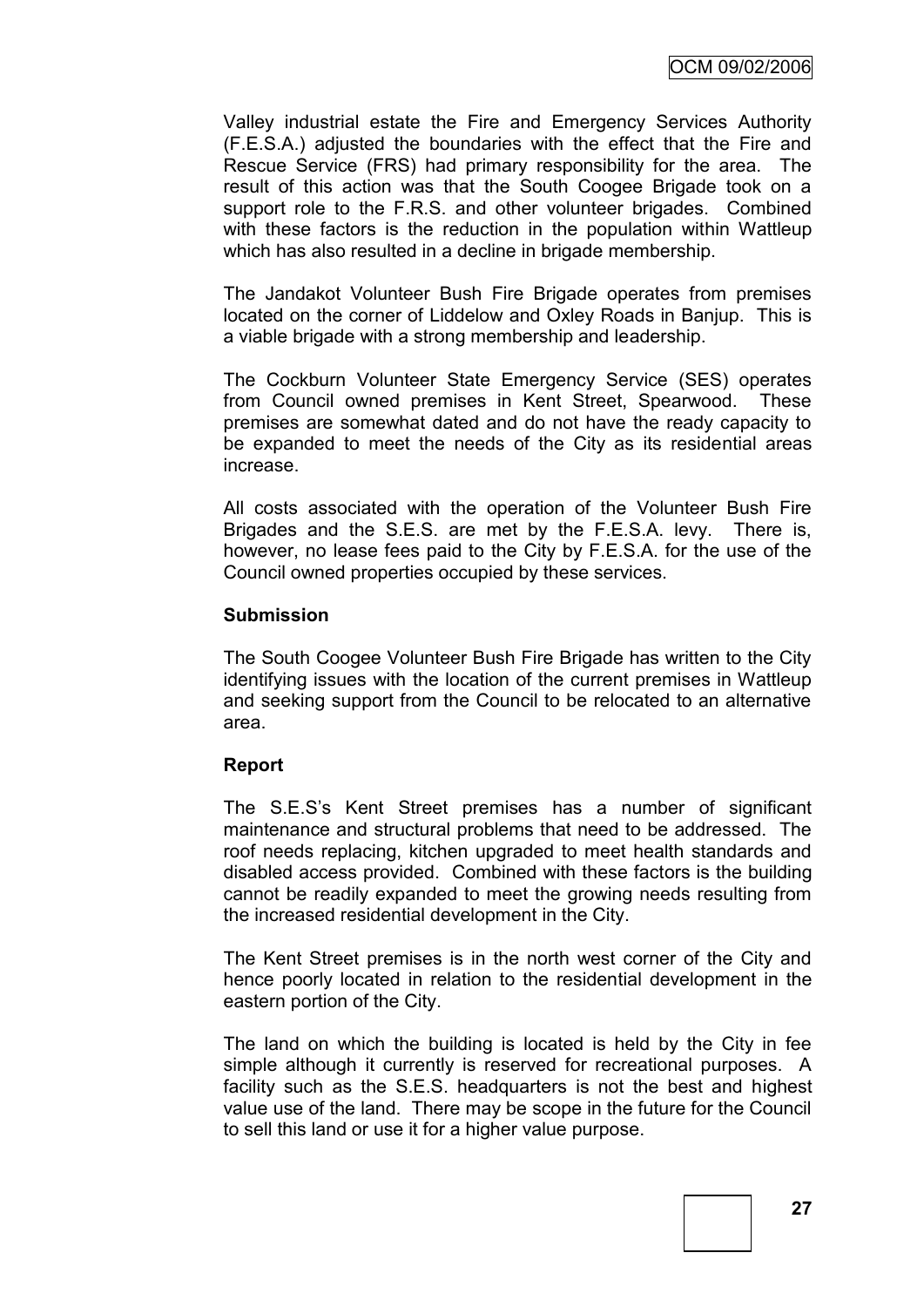The rationale for the S.E.S. to be located more centrally in the City in new custom-built facilities is compelling.

The South Coogee Volunteer Bush Fire Brigade facilities in Wattleup are adequate to meet the brigade"s needs, however, the location of the facility in the newly zoned industrial area with a declining population justifies consideration for them to be relocated or disbanded. As the City"s residential areas increase the areas to be covered by the Volunteer Bush Fire Brigades declines.

The Jandakot Volunteer Bush Fire Brigade is well located for access to the high-risk semi rural properties along the eastern boundary of the City.

Apart from the Volunteer Bush Fire Brigades and the S.E.S. being emergency services funded by F.E.S.A., there are a number of organisational and operational synergies between the two. During winter the S.E.S. are frequently called upon to assist with issues resulting from storms and is a period when the bush fire brigades have little to no activity. During the summer months the bush fire brigades are busier and in cases of severe fires the S.E.S. are called upon to give logistical support.

A centrally located facility provides numerous opportunities to share facilities and personnel. Training rooms, kitchen areas, ablution facilities and car parking can be readily shared and hence reduce duplication of facilities within the City. Volunteers can operate, with appropriate training, in both an S.E.S. and bush fire capacity. Notwithstanding the synergies between the organisations, a well designed building will provide the scope for the S.E.S. and the bush fire brigade to retain their identity.

There is a strong case for the S.E.S. to be relocated and collocated with the volunteer bush fire brigades. The most efficient arrangement would be for the South Coogee and Jandakot Volunteer Bush Fire Brigades to merge to form a single brigade. This entity then could be collocated with the S.E.S.

There has been three sites identified for the location of new emergency service facilities. The Council depot site has land available and is under the control of the City. It is reasonably centrally located for S.E.S. activities but some distance from the bush fire prone areas in the east of the City. The land is owned freehold by the City and could be used for a number of purposes. The location of an emergency services building on a portion of the depot site, whilst having some merit, would be a better option in a more central location on land of lesser value.

There is reserve land near the Success Fire Station which has a relatively central location and on the important Hammond Road. The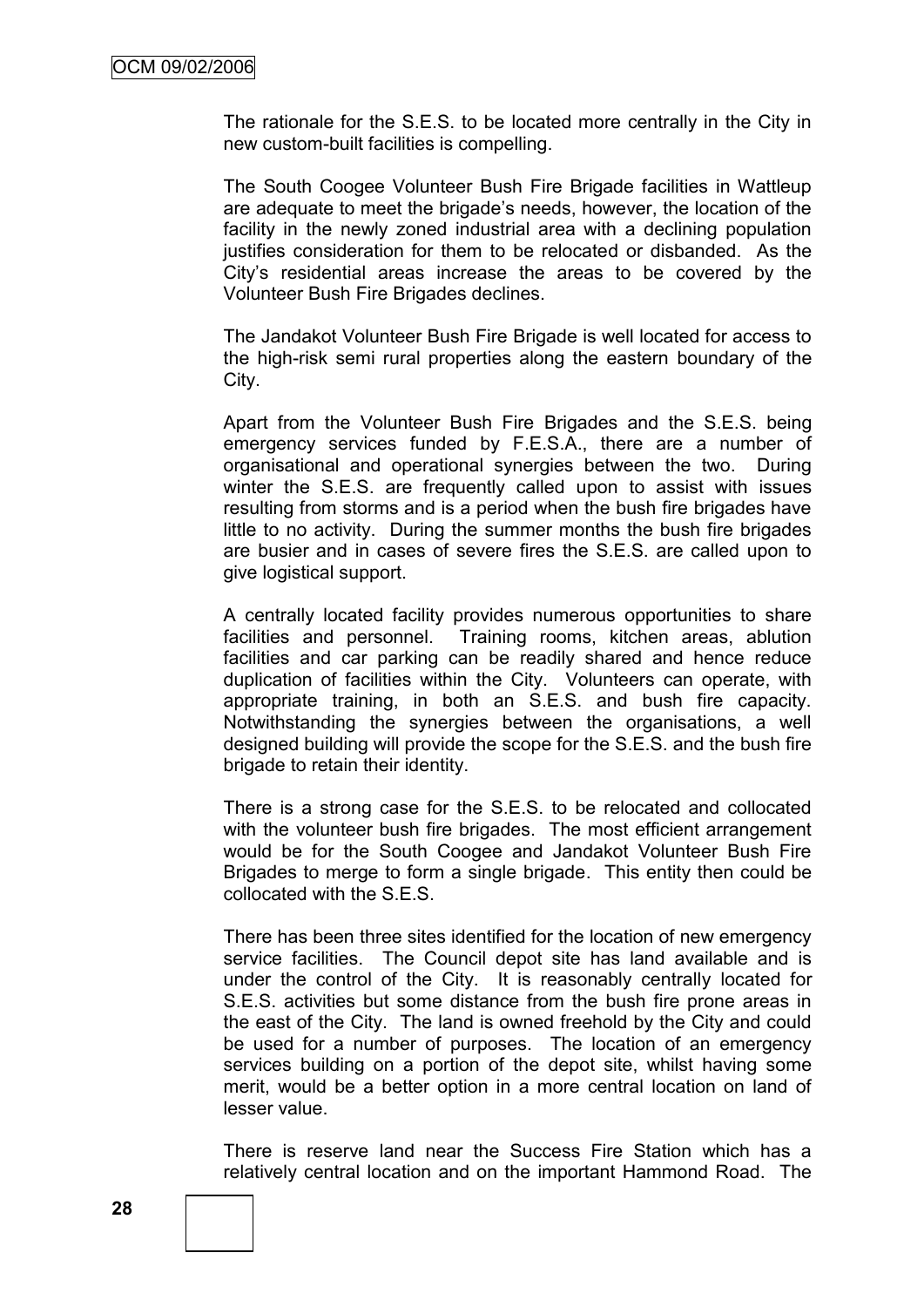reserve, however, has been planned to accommodate a range of community and recreational facilities and there are a number of other facilities that would be more appropriate for this site.

There are two areas of land in Parkes Street, Yangebup which are centrally located within the City and will be incorporated into the Beeliar Regional Park in time. Lot 5 (127 Parkes Street) is currently owned by the Western Australian Planning Commission. The adjoining lot 4 (135 Parkes Street) is privately owned and was previously used as a cement works. This land is in the process of being acquired by the State for inclusion within the Beeliar Regional Park. Both sites have degraded areas and would readily accommodate a new building suitable for a volunteer emergency services centre for the City.

Either lot 4 or lot 5 Parkes Street would be suitable for an emergency services facility although there may be legal difficulties in using lot 4 for this purpose if the land is reserved. It is proposed that the option for either lot 4 or lot 5 to be used be left open to the City. F.E.S.A. have inspected the site and will support the location of facilities on the site.

## **Strategic Plan/Policy Implications**

"To facilitate and provide a range of services responsive to the community needs"

## **Budget/Financial Implications**

Should Council decide to relocate the Cockburn Volunteer State Emergency Service it opens the opportunity for the future sale or higher value use for a portion of 9 Kent Street, Spearwood.

It would be expected that the portion of lot 4 or lot 5 Parkes Street, Yangebup would be provided free of charge by the State for use as an emergency services facility. All operational and capital costs associated with Volunteer Emergency Services provision is borne by F.E.S.A. from funds accumulated through the Emergency Services Levy.

## **Legal Implications**

N/A

## **Community Consultation**

Discussions have been held with representatives from the Cockburn State Emergency Services, South Coogee and Jandakot Volunteer Bush Fire Brigades and F.E.S.A. and there is general support for collocated facilities on either of the identified Parkes Street sites.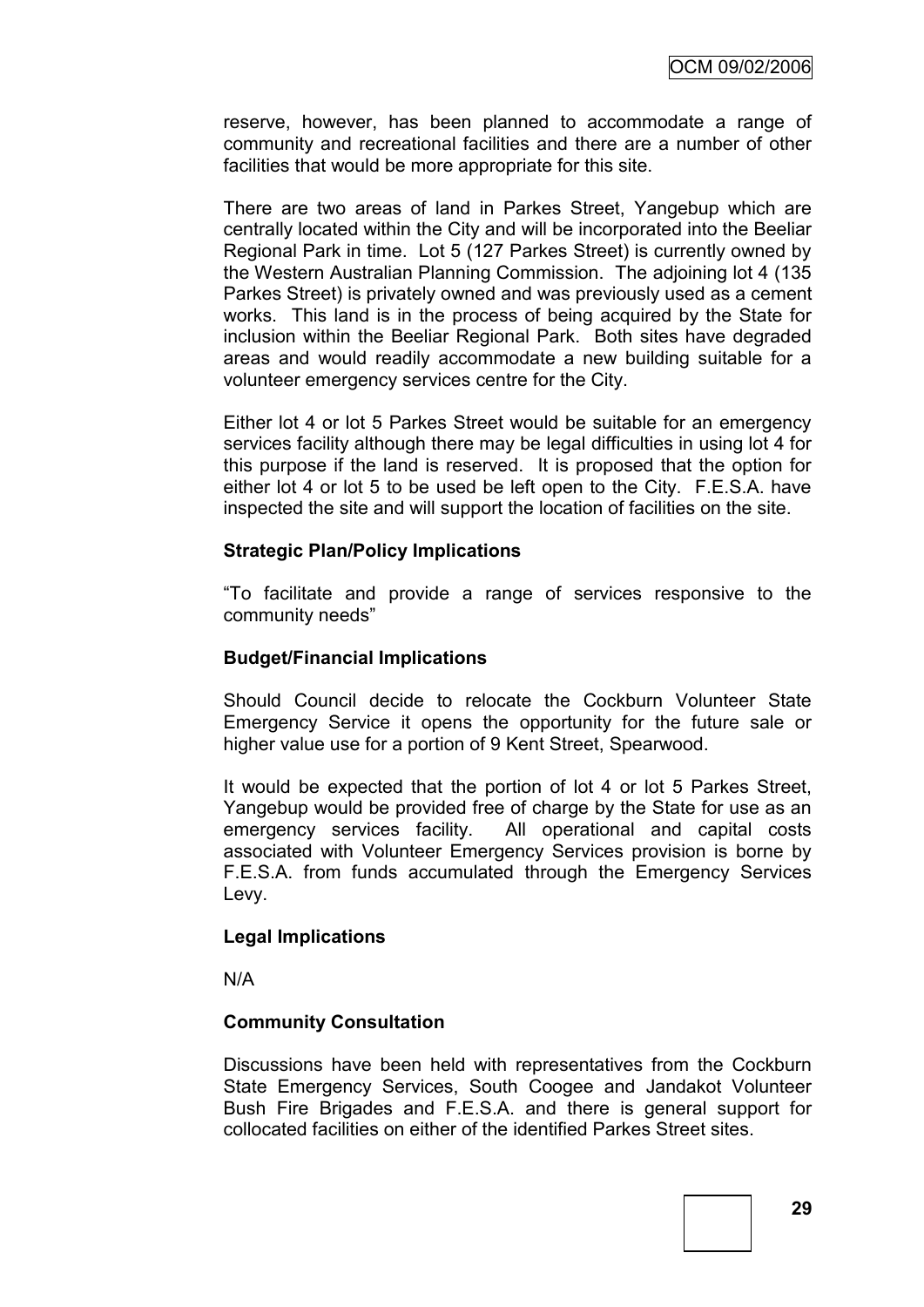# **Attachment(s)**

(1) Site Map

## **Advice to Proponent(s)/Submissioners**

Volunteer emergency services organisations in the City are aware that this proposal for collocated facilities on a Parkes Street site will be submitted to Council for consideration at the February 2006 meeting.

## **Implications of Section 3.18(3) Local Government Act, 1995**

Nil.

## **18. EXECUTIVE DIVISION ISSUES**

Nil

## **19. MOTIONS OF WHICH PREVIOUS NOTICE HAS BEEN GIVEN**

Nil

## **20. NOTICES OF MOTION GIVEN AT THE MEETING FOR CONSIDERATION AT NEXT MEETING**

Nil

## **21. NEW BUSINESS OF AN URGENT NATURE INTRODUCED BY COUNCILLORS OR OFFICERS**

Nil

# **22. MATTERS TO BE NOTED FOR INVESTIGATION, WITHOUT DEBATE**

Nil

# **23. CONFIDENTIAL BUSINESS**

Nil

**30**